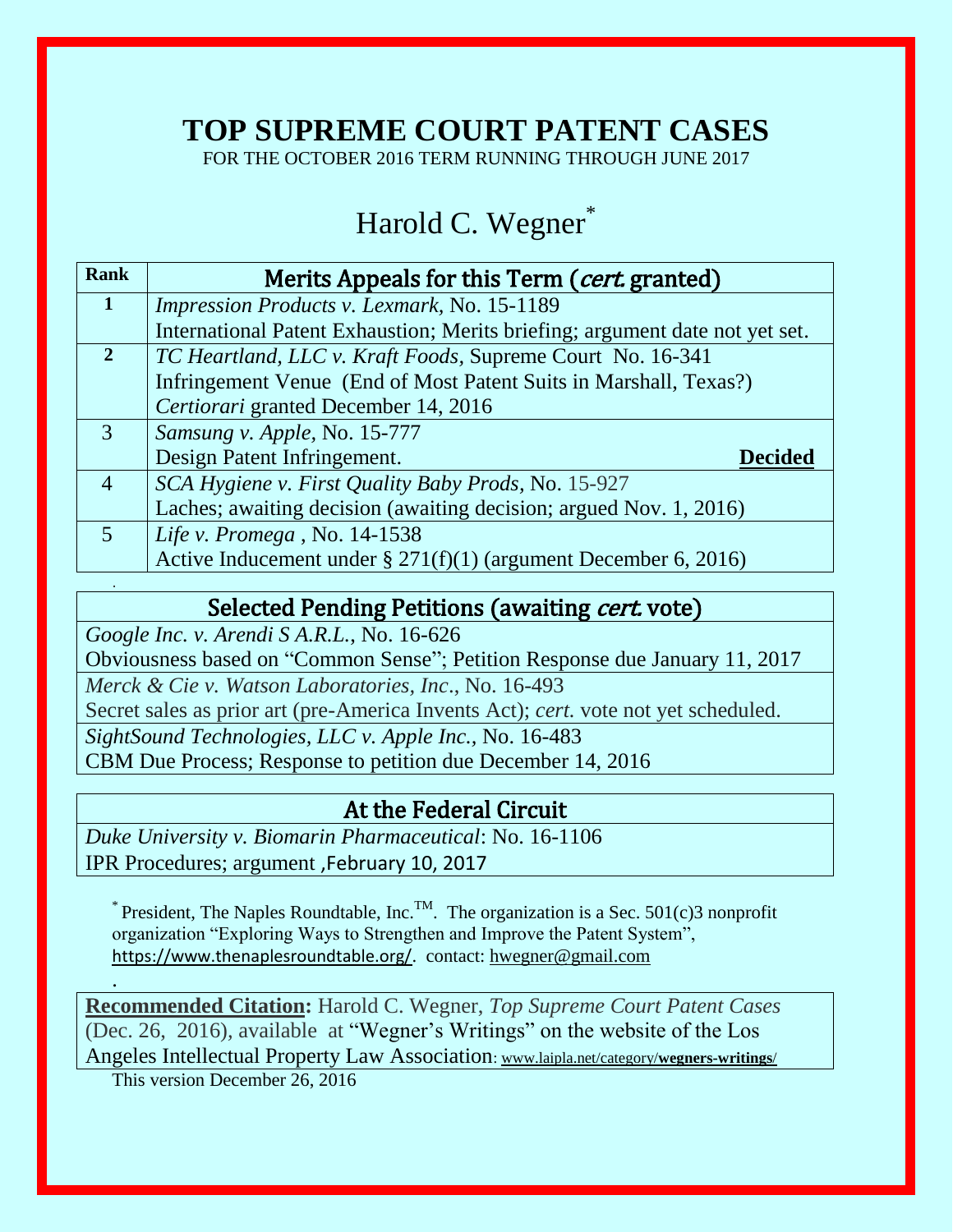#### **(1)** *Impression Products v. Lexmark –* **International Patent Exhaustion**

In *Impression Products, Inc. v. Lexmark International, Inc.,* Supreme Ct. No. 15-1189, petitioner challenges the denial of patent exhaustion at the Federal Circuit, *Lexmark Int'l, Inc. v. Impression Prods., Inc.,* 816 F.3d 721 (Fed. Cir. 2016)(en banc)(Taranto, J.).

*Status*: Certiorari granted December 2, 2016. Briefing underway; oral argument and merits decisions date late in this Term which expires at the end of June 2017.

*Questions Presented:* "The 'patent exhaustion doctrine'—also known as the 'first sale doctrine'—holds that 'the initial authorized sale of a patented item terminates all patent rights to that item.' *Quanta Computer, Inc.* v. *LG Electronics, Inc.,*  553 U.S. 617, 625 (2008). This case presents two questions of great practical significance regarding the scope of this doctrine on which the *en banc* Federal Circuit divided below:

"1. Whether a 'conditional sale' that transfers title to the patented item while specifying post-sale restrictions on the article's use or resale avoids application of the patent exhaustion doctrine and therefore permits the enforcement of such postsale restrictions through the patent law's infringement remedy.

"2. Whether, in light of this Court's holding in *Kirtsaeng* v. *John Wiley & Sons, Inc.*, 133 S. Ct. 1351, 1363 (2013), that the common law doctrine barring restraints on alienation that is the basis of exhaustion doctrine 'makes no geographical distinctions,' a sale of a patented article—authorized by the U.S. patentee—that takes place outside of the United States exhausts the U.S. patent rights in that article."

**A Case Always Destined for Supreme Court Review**: Remarkably, in the decision below, the majority (Taranto, J., joined by Newman, Lourie, Moore, O'Malley, Reyna, Wallach, Chen, Stoll, JJ.), maintains its broad denial of exhaustion, distinguishing international intellectual property exhaustion in *Kirtsaeng v*. *John Wiley & Sons*, *Inc*., 133 S. Ct. 1351 (2013), maintaining its denial of exhaustion in *Jazz Photo Corp*. *v*. *International Trade Comm'n,* 264 F.3d 1094 (Fed. Cir. 2001), and maintaining contractual restrictions to block exhaustion in the questionable *Mallinckrodt*, *Inc*. *v*. *Medipart*, *Inc*., 976 F.2d 700 (Fed. Cir. 1992), and, particularly, distinguishing *Quanta Computer*, *Inc*. *v*. *LG Electronics*, *Inc*., 553 U.S. 617 (2008)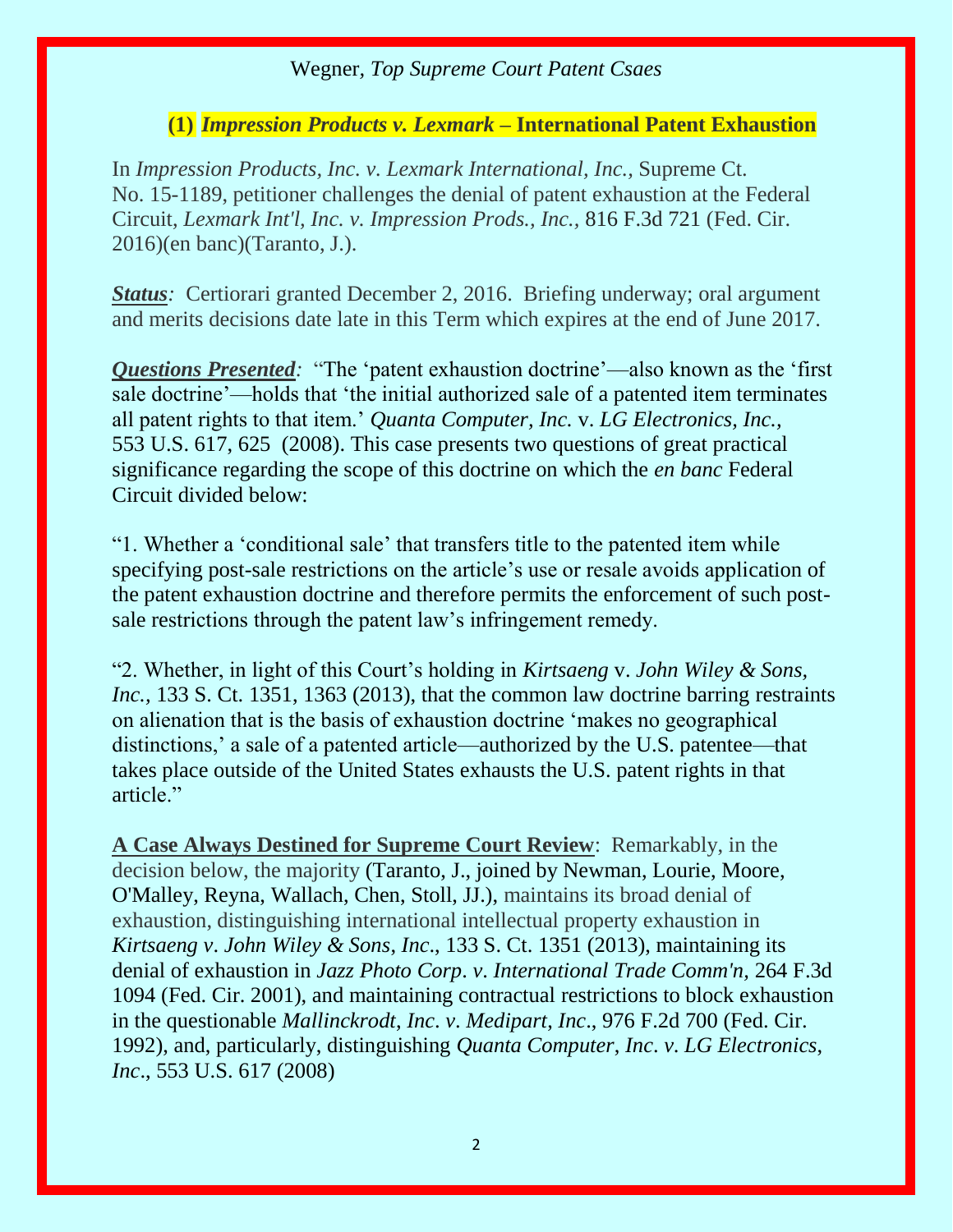**International Patent Exhaustion**: Although the *Kirtsaeng* issue is the *second*  Question Presented, this appears to have the greater appeal, given the sharp distinction between the Federal Circuit denial of international intellectual property exhaustion versus the Supreme Court grant of international intellectual property exhaustion in the context of copyright law.

Notwithstanding *Kirtsaeng*, the majority "adhere[s] to the holding of *Jazz Photo Corp*. *v*. *International Trade Comm'n,* 264 F.3d 1094 (Fed. Cir. 2001), that a U.S. patentee, merely by selling or authorizing the sale of a U.S.-patented article abroad, does not authorize the buyer to import the article and sell and use it in the United States, which are infringing acts in the absence of patentee-conferred authority." Two members of the Court in dissent "would retain *Jazz Photo* insofar as it holds that a foreign sale does not in all circumstances lead to exhaustion of United States patent rights. But, in my view, a foreign sale does result in exhaustion if an authorized seller has not explicitly reserved the United States patent rights." *Lexmark*, <u>F.3d at , slip op. at 101 (Dyk, J.</u>, joined by Hughes, J., dissenting).

**Conditional Sales to Avoid Exahustion:** Notwithstanding *Quanta Computer*, *Inc*. *v*. *LG Electronics*, *Inc*., 553 U.S. 617 (2008), the same majority "adhere[s] to [its] holding of *Mallinckrodt*, *Inc*. *v*. *Medipart*, *Inc*., 976 F.2d 700 (Fed. Cir. 1992), that a patentee, when selling a patented article subject to a single-use/no-resale restriction that is lawful and clearly communicated to the purchaser, does not by that sale give the buyer, or downstream buyers, the resale/reuse authority that has been expressly denied. Such resale or reuse, when contrary to the known, lawful limits on the authority conferred at the time of the original sale, remains unauthorized and therefore remains infringing conduct under the terms of § 271." The same dissent "agree[s] with the government that *Mallinckrodt*[, *Inc*. *v*. *Medipart*, *Inc*., 976 F.2d 700 (Fed. Cir. 1992)], was wrong when decided, and in any event cannot be reconciled with the Supreme Court's recent decision in *Quanta Computer*, *Inc*. *v*. *LG Electronics*, *Inc*., [553 U.S. 617 \(2008\).](https://apps.fastcase.com/CaseLawPortal/Pages/Secure/Document.aspx?LTID=6Xz9mv8jjMfNCjECqc2%2frnwttHs8K%2f1%2fykEllXImRO4WUkZRSDN4A%2fcjzSQVAVe2YRmgdgkUoRcnb4Wfio7zKSpjbVvf5oR8uE%2badss9R1UF1bCGSsibYhE8ooPoikm67%2fipWhHG%2bKcrQDk%2fa6z8pMnY3zgOrhm6Yh8Y5uebQ9A%3d&ECF=553+U.S.+617+(2008))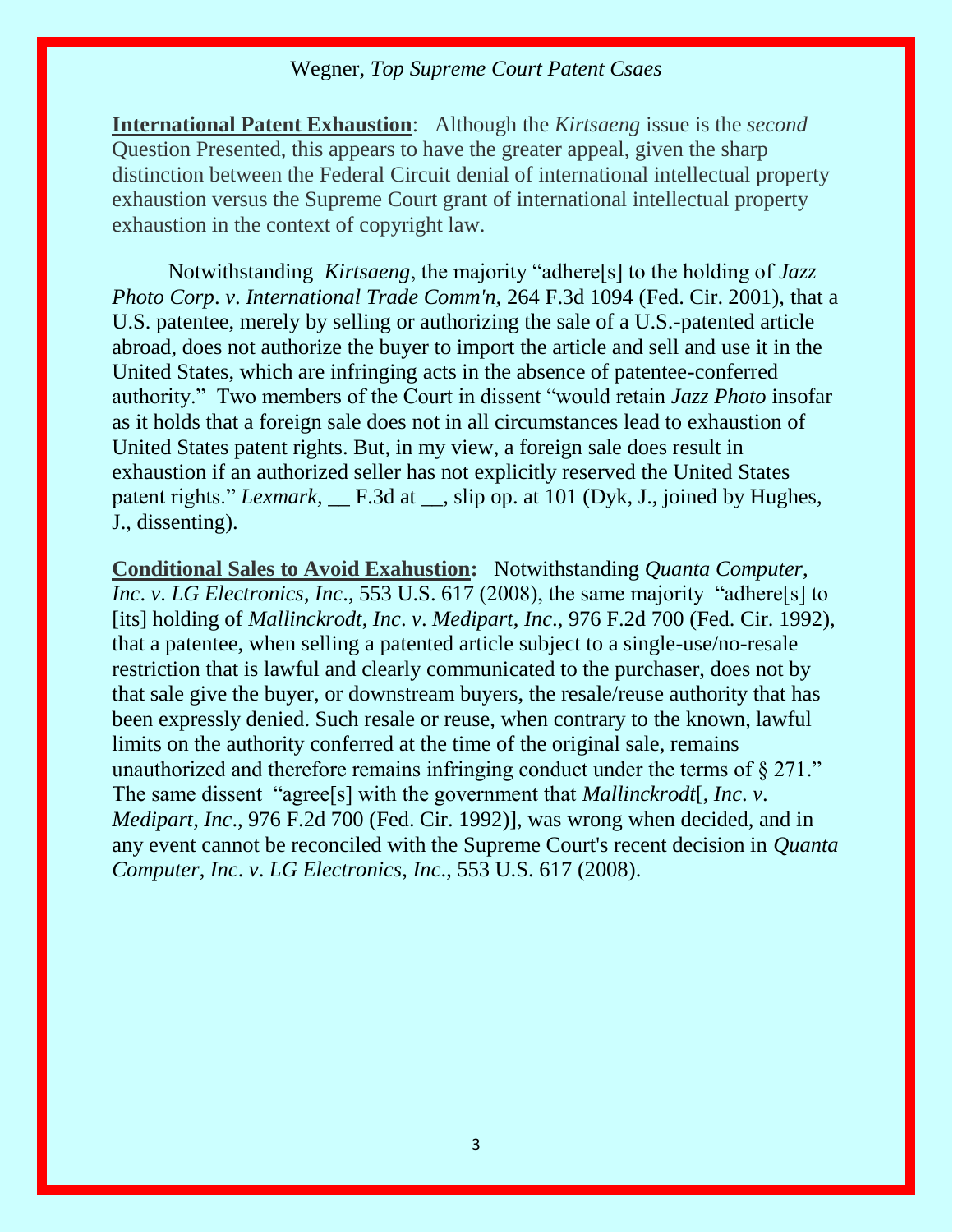# **(2)** *TC Heartland***: Infringement Venue (End of Most Patent Suits in Marshall, Texas?)**

In *TC Heartland, LLC v. Kraft Foods Group Brands LLC*, Supreme Court No. 16- 341, the Supreme Court has granted *certiorari* to accept an appeal challenging the ability of patent challengers to bring patent infringement suits in Marshall, Texas.

*Question Presented (without predict statement***)***: "*Whether [28 U.S.C. § 1400\(b\)](https://1.next.westlaw.com/Link/Document/FullText?findType=L&pubNum=1000546&cite=28USCAS1400&originatingDoc=Iac5ad91c7ed411e6b4bafa136b480ad2&refType=RB&originationContext=document&transitionType=DocumentItem&contextData=(sc.Search)#co_pp_a83b000018c76) is the sole and exclusive provision governing venue in patent infringement actions and is not to be supplemented by [28 U.S.C. § 1391\(c\)](https://1.next.westlaw.com/Link/Document/FullText?findType=L&pubNum=1000546&cite=28USCAS1391&originatingDoc=Iac5ad91c7ed411e6b4bafa136b480ad2&refType=RB&originationContext=document&transitionType=DocumentItem&contextData=(sc.Search)#co_pp_4b24000003ba5)."

(The full statement of the *Question Presented* appears at the end of this note.)

*Status*: *Certiorari* was granted December 14, 2016. It is unclear whether the case will be heard in the current Term running through the end of June 2017. *If heard in this period*, the argument would be late in the Term with a decision expected by the end of June 2017.

*Policy Considerations:* The Petition includes several policy considerations, some of which are excerpted, here (footnotes omitted):

2. The 2016 [American Bar Association] Resolution. The ABA is the largest voluntary professional membership organization and the leading organization of legal professionals in the United States. See Brief for the American Bar Association as Amicus Curiae in Support of Petitioner, [Moore v. Texas, No. 15-](https://1.next.westlaw.com/Link/Document/FullText?findType=Y&serNum=2037850651&pubNum=0004031&originatingDoc=Iac5ad91c7ed411e6b4bafa136b480ad2&refType=RP&originationContext=document&transitionType=DocumentItem&contextData=(sc.Search)) [797 \(Aug. 4, 2016\),](https://1.next.westlaw.com/Link/Document/FullText?findType=Y&serNum=2037850651&pubNum=0004031&originatingDoc=Iac5ad91c7ed411e6b4bafa136b480ad2&refType=RP&originationContext=document&transitionType=DocumentItem&contextData=(sc.Search)) [2016 WL 4151449 at \\*1.](https://1.next.westlaw.com/Link/Document/FullText?findType=Y&serNum=2039509005&pubNum=0000999&originatingDoc=Iac5ad91c7ed411e6b4bafa136b480ad2&refType=RP&originationContext=document&transitionType=DocumentItem&contextData=(sc.Search)) Its nearly 400,000 members come from all fifty states and include judges, legislators, law professors, and law students. Id. at \*1-2.

On August 8, 2016, on the recommendation of the ABA Section of Intellectual Property Law, the ABA House of Delegates adopted Resolution 108C concerning the question presented in this case. The resolution states:

RESOLVED, That the American Bar Association supports an interpretation of the special patent venue statute, [28 U.S.C. § 1400\(b\),](https://1.next.westlaw.com/Link/Document/FullText?findType=L&pubNum=1000546&cite=28USCAS1400&originatingDoc=Iac5ad91c7ed411e6b4bafa136b480ad2&refType=RB&originationContext=document&transitionType=DocumentItem&contextData=(sc.Search)#co_pp_a83b000018c76) that does not adopt the definition of "resides" in the separate, general venue statute, [28 U.S.C. § 1391\(c\),](https://1.next.westlaw.com/Link/Document/FullText?findType=L&pubNum=1000546&cite=28USCAS1391&originatingDoc=Iac5ad91c7ed411e6b4bafa136b480ad2&refType=RB&originationContext=document&transitionType=DocumentItem&contextData=(sc.Search)#co_pp_4b24000003ba5) to ascertain the meaning of "resides" in [§ 1400\(b\);](https://1.next.westlaw.com/Link/Document/FullText?findType=L&pubNum=1000546&cite=28USCAS1400&originatingDoc=Iac5ad91c7ed411e6b4bafa136b480ad2&refType=RB&originationContext=document&transitionType=DocumentItem&contextData=(sc.Search)#co_pp_a83b000018c76) and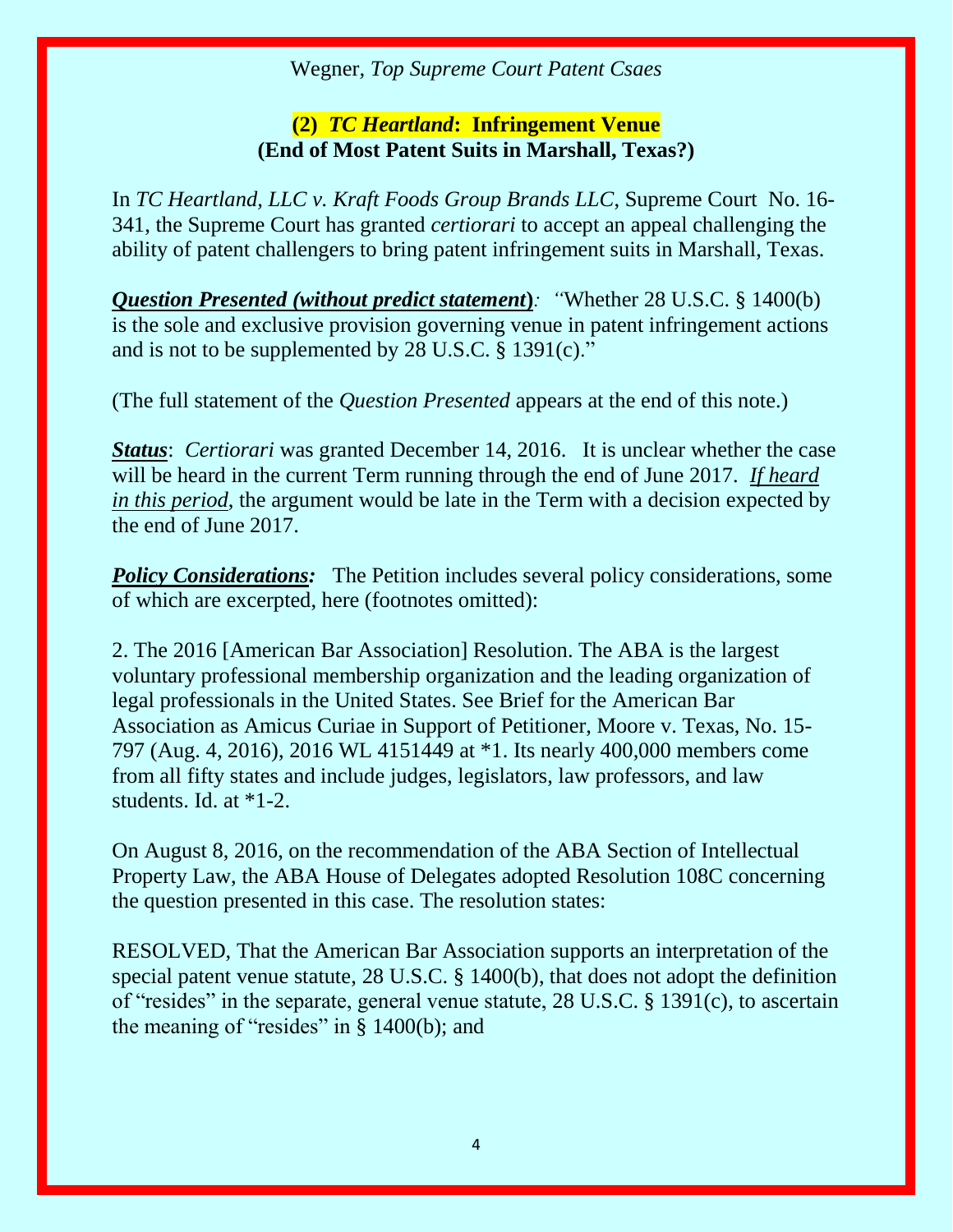FURTHER RESOLVED, That the American Bar Association supports an interpretation of [28 U.S.C. § 1400\(b\)](https://1.next.westlaw.com/Link/Document/FullText?findType=L&pubNum=1000546&cite=28USCAS1400&originatingDoc=Iac5ad91c7ed411e6b4bafa136b480ad2&refType=RB&originationContext=document&transitionType=DocumentItem&contextData=(sc.Search)#co_pp_a83b000018c76) such that venue in a patent infringement case involving a business entity defendant is proper only in a judicial district (1) located in the state under whose laws the business entity was formed or (2) where the business entity has committed acts of infringement and has a regular and established place of business.

ABA House of Delegates, Resolution 108C (August 2016), available at http://www.americanbar.org/news/reporter\_resources/ annual-meeting-2016/houseof-delegates-resolutions/108c.html

\* \* \*

The Federal Circuit's expansion of patent venue has produced such a profound change in patent infringement litigation that it has generated its own vein of literature in law journals as well as in the nation's leading newspapers. Four points about this literature are worthy of special attention.

First, the literature provides thorough documentation of the "extensive"[3](https://1.next.westlaw.com/Document/Iac5ad91c7ed411e6b4bafa136b480ad2/View/FullText.html?navigationPath=Search%2Fv3%2Fsearch%2Fresults%2Fnavigation%2Fi0ad740350000015905d1c85b08a53956%3FNav%3DBRIEF%26fragmentIdentifier%3DIac5ad91c7ed411e6b4bafa136b480ad2%26startIndex%3D1%26contextData%3D%2528sc.Search%2529%26transitionType%3DSearchItem&listSource=Search&listPageSource=4619c89c41338c8e6c4dd089fd6f5cdf&list=BRIEF&rank=2&sessionScopeId=73a81a0b111a46a3f244e166e57b06e8aca4ad094fcaa9618af65c26093d9a81&originationContext=Search%20Result&transitionType=SearchItem&contextData=%28sc.Search%29#co_tablefootnoteblock_3) and "rampant forum shopping due to permissive venue rules" that has allowed patent litigation to become an "astounding proportion" of certain district court dockets. Second, the literature confirms that such rampant forum shopping is directly traceable to the Federal Circuit's decision in VE Holding rejecting this Court's interpretation of the patent venue statute. For example, Professor Fromer has noted that, while this Court had consistently interpreted the concept of corporate residence in [§ 1400\(b\)](https://1.next.westlaw.com/Link/Document/FullText?findType=L&pubNum=1000546&cite=28USCAS1400&originatingDoc=Iac5ad91c7ed411e6b4bafa136b480ad2&refType=RB&originationContext=document&transitionType=DocumentItem&contextData=(sc.Search)#co_pp_a83b000018c76) "narrowly" such that "a corporation resides only in its state of incorporation," "[i]n 1990, the Federal Circuit held that corporate residency ought to be determined more broadly …." Other commentators also trace responsibility for extensive patent forum shopping to the Federal Circuit's 1990 decision in VE Holding to expand patent venue.

Third, the literature shows pervasive dissatisfaction with the Federal Circuit's broad patent venue, with a large number of commentators criticizing current practices in the lower courts and calling for change.

Fourth and perhaps most importantly, the literature shows that the intensity of forum shopping in patent cases is so extreme that it poses perceived threats to the very integrity of the federal judicial system. For example, in the article Forum Selling, Professors Klerman and Reilly extensively document the degree to which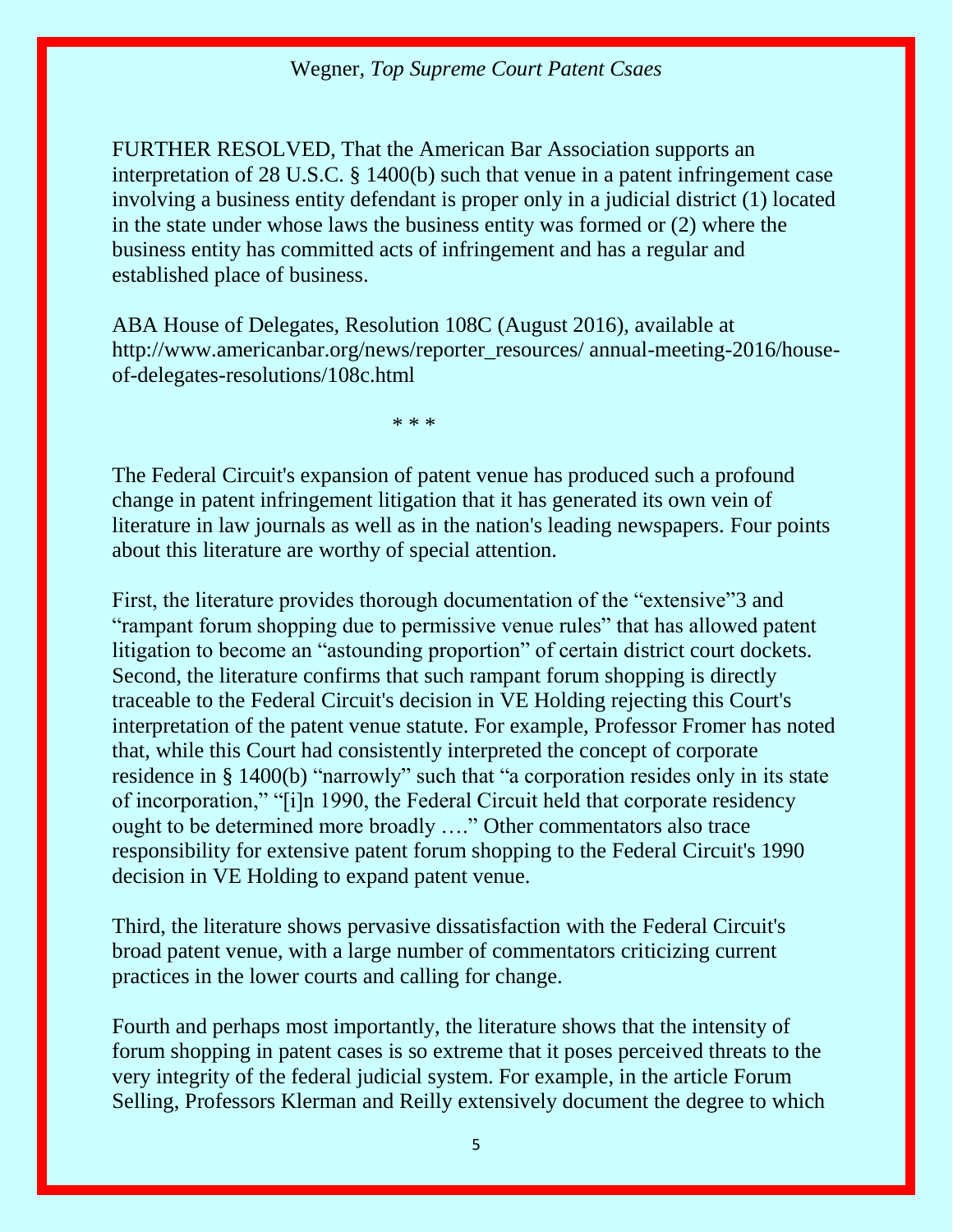a few federal district judges have "sought to attract patent plaintiffs to their district and have distorted the rules and practices relating to case assignment, joinder, discovery, transfer, and summary judgment in a pro-patentee (plaintiff) direction.["](https://1.next.westlaw.com/Document/Iac5ad91c7ed411e6b4bafa136b480ad2/View/FullText.html?navigationPath=Search%2Fv3%2Fsearch%2Fresults%2Fnavigation%2Fi0ad740350000015905d1c85b08a53956%3FNav%3DBRIEF%26fragmentIdentifier%3DIac5ad91c7ed411e6b4bafa136b480ad2%26startIndex%3D1%26contextData%3D%2528sc.Search%2529%26transitionType%3DSearchItem&listSource=Search&listPageSource=4619c89c41338c8e6c4dd089fd6f5cdf&list=BRIEF&rank=2&sessionScopeId=73a81a0b111a46a3f244e166e57b06e8aca4ad094fcaa9618af65c26093d9a81&originationContext=Search%20Result&transitionType=SearchItem&contextData=%28sc.Search%29#co_tablefootnoteblock_9) The authors cite public statements in which past and present federal judges acknowledge that they are intentionally trying to attract patent cases because they find such cases "interesting" and "enjoyed the intellectual challenge."

There is also, however, at least the possible perception that the judicial encouragement of forum shopping is influenced by a variety of reputational and economic incentives. That perception is not dispelled when, in a N.Y. Times article describing the economic benefits of patent infringement litigation to local businesses in the Eastern District of Texas, a then-sitting federal judge in the district is quoted as asserting that his judicial district "is, historically anyway, a plaintiffs-oriented district."

Yet even if federal judges are fostering forum shopping merely because of their personal intellectual interest in patent cases, that practice is still not especially healthy for the federal judicial system for it can lead to "inefficient distortions of substantive law, procedure, and trial management practices" and "plaintifffriendly" rules and practices that "inevitabl [y]" raise "questions of judicial neutrality."

Articles and editorials such as Forum Selling, Court Competition for Patent Cases, and Venue Shopping in Patent Cases Must Stop demonstrate even by their very titles that the dramatic expansion of patent venue is an issue worthy of this Court's attention and not a matter to be left solely to the Federal Circuit. The issue falls outside whatever specialized expertise the Federal Circuit possesses in matters of substantive patent law and affects a subject for which this Court bears ultimate responsibility under Article III of the Constitution - the public's perception of, and ultimate confidence in, the federal judicial system.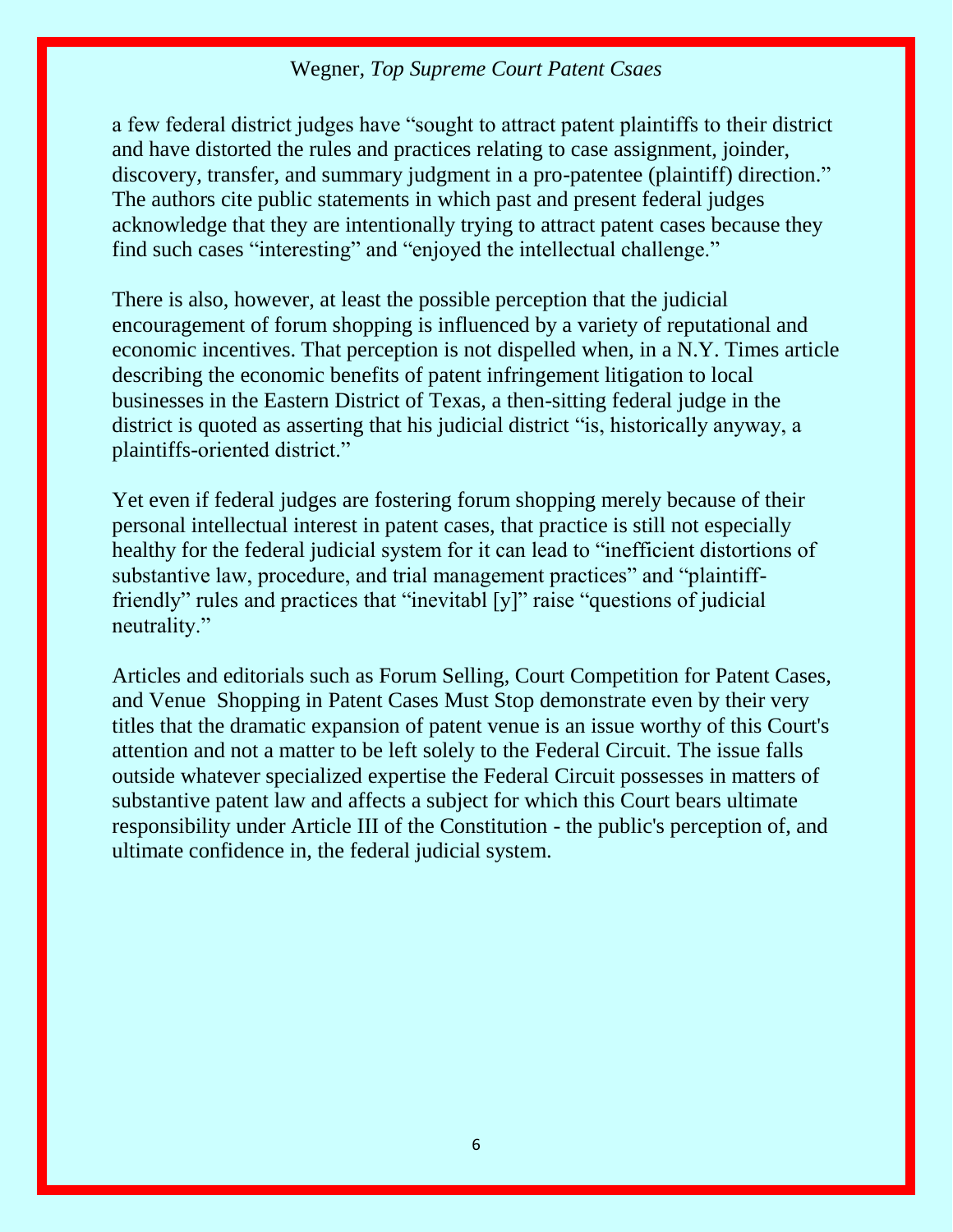*Question Presented* **(full statement)**: "The patent venue statute, [28 U.S.C.](https://1.next.westlaw.com/Link/Document/FullText?findType=L&pubNum=1000546&cite=28USCAS1400&originatingDoc=Iac5ad91c7ed411e6b4bafa136b480ad2&refType=RB&originationContext=document&transitionType=DocumentItem&contextData=(sc.Search)#co_pp_a83b000018c76)  § [1400\(b\)](https://1.next.westlaw.com/Link/Document/FullText?findType=L&pubNum=1000546&cite=28USCAS1400&originatingDoc=Iac5ad91c7ed411e6b4bafa136b480ad2&refType=RB&originationContext=document&transitionType=DocumentItem&contextData=(sc.Search)#co_pp_a83b000018c76), provides that patent infringement actions 'may be brought in the judicial district where the defendant resides ....' The statute governing '[v]enue generally,' [28 U.S.C. §](https://1.next.westlaw.com/Link/Document/FullText?findType=L&pubNum=1000546&cite=28USCAS1391&originatingDoc=Iac5ad91c7ed411e6b4bafa136b480ad2&refType=LQ&originationContext=document&transitionType=DocumentItem&contextData=(sc.Search)) 1391, has long contained a subsection (c) that, where applicable, deems a corporate entity to reside in multiple judicial districts.

"In *[Fourco Glass Co. v. Transmirra Products Corp](https://1.next.westlaw.com/Link/Document/FullText?findType=Y&serNum=1957101451&pubNum=0000780&originatingDoc=Iac5ad91c7ed411e6b4bafa136b480ad2&refType=RP&originationContext=document&transitionType=DocumentItem&contextData=(sc.Search))*., 353 U.S. 222 (1957), this Court held that  $\S 1400(b)$  is not to be supplemented by  $\S 1391(c)$ , and that as applied to corporate entities, the phrase 'where the defendant resides' in [§ 1400\(b\)](https://1.next.westlaw.com/Link/Document/FullText?findType=L&pubNum=1000546&cite=28USCAS1400&originatingDoc=Iac5ad91c7ed411e6b4bafa136b480ad2&refType=RB&originationContext=document&transitionType=DocumentItem&contextData=(sc.Search)#co_pp_a83b000018c76) 'mean[s] the state of incorporation only.' [Id. at 226.](https://1.next.westlaw.com/Link/Document/FullText?findType=Y&serNum=1957101451&pubNum=0000780&originatingDoc=Iac5ad91c7ed411e6b4bafa136b480ad2&refType=RP&fi=co_pp_sp_780_226&originationContext=document&transitionType=DocumentItem&contextData=(sc.Search)#co_pp_sp_780_226) The Court's opinion concluded: 'We hold that [28 U.S.C. § 1400\(b\)](https://1.next.westlaw.com/Link/Document/FullText?findType=L&pubNum=1000546&cite=28USCAS1400&originatingDoc=Iac5ad91c7ed411e6b4bafa136b480ad2&refType=RB&originationContext=document&transitionType=DocumentItem&contextData=(sc.Search)#co_pp_a83b000018c76) is the sole and exclusive provision controlling venue in patent infringement actions, and that it is not to be supplemented by the provisions of [28 U.S.C. § 1391 \(c\)](https://1.next.westlaw.com/Link/Document/FullText?findType=L&pubNum=1000546&cite=28USCAS1391&originatingDoc=Iac5ad91c7ed411e6b4bafa136b480ad2&refType=RB&originationContext=document&transitionType=DocumentItem&contextData=(sc.Search)#co_pp_4b24000003ba5).' [Id. at 229.](https://1.next.westlaw.com/Link/Document/FullText?findType=Y&serNum=1957101451&pubNum=0000780&originatingDoc=Iac5ad91c7ed411e6b4bafa136b480ad2&refType=RP&fi=co_pp_sp_780_229&originationContext=document&transitionType=DocumentItem&contextData=(sc.Search)#co_pp_sp_780_229) Federal Circuit precedent holds to the contrary. Although Congress has not amended [§ 1400\(b\)](https://1.next.westlaw.com/Link/Document/FullText?findType=L&pubNum=1000546&cite=28USCAS1400&originatingDoc=Iac5ad91c7ed411e6b4bafa136b480ad2&refType=RB&originationContext=document&transitionType=DocumentItem&contextData=(sc.Search)#co_pp_a83b000018c76) since *Fourco*, the Federal Circuit has justified its departure from Fourco's interpretation of [§ 1400\(b\)](https://1.next.westlaw.com/Link/Document/FullText?findType=L&pubNum=1000546&cite=28USCAS1400&originatingDoc=Iac5ad91c7ed411e6b4bafa136b480ad2&refType=RB&originationContext=document&transitionType=DocumentItem&contextData=(sc.Search)#co_pp_a83b000018c76) based on amendments to [§ 1391\(c\).](https://1.next.westlaw.com/Link/Document/FullText?findType=L&pubNum=1000546&cite=28USCAS1391&originatingDoc=Iac5ad91c7ed411e6b4bafa136b480ad2&refType=RB&originationContext=document&transitionType=DocumentItem&contextData=(sc.Search)#co_pp_4b24000003ba5) As stated in the decision below, Federal Circuit precedent holds that 'the definition of corporate residence in the general venue statute,  $\S$  1391(c), applie<sup>[s]</sup> to the patent venue statute, [28 U.S.C. § 1400](https://1.next.westlaw.com/Link/Document/FullText?findType=L&pubNum=1000546&cite=28USCAS1400&originatingDoc=Iac5ad91c7ed411e6b4bafa136b480ad2&refType=LQ&originationContext=document&transitionType=DocumentItem&contextData=(sc.Search))' (App. 4a) and that '*Fourco* was not and is not the prevailing law' (App. 8a) on where venue is proper in patent infringement actions under [§ 1400\(b\).](https://1.next.westlaw.com/Link/Document/FullText?findType=L&pubNum=1000546&cite=28USCAS1400&originatingDoc=Iac5ad91c7ed411e6b4bafa136b480ad2&refType=RB&originationContext=document&transitionType=DocumentItem&contextData=(sc.Search)#co_pp_a83b000018c76)

"The question in this case is thus precisely the same as the issue decided in *Fourco*:

Whether [28 U.S.C. § 1400\(b\)](https://1.next.westlaw.com/Link/Document/FullText?findType=L&pubNum=1000546&cite=28USCAS1400&originatingDoc=Iac5ad91c7ed411e6b4bafa136b480ad2&refType=RB&originationContext=document&transitionType=DocumentItem&contextData=(sc.Search)#co_pp_a83b000018c76) is the sole and exclusive provision governing venue in patent infringement actions and is not to be supplemented by [28 U.S.C.](https://1.next.westlaw.com/Link/Document/FullText?findType=L&pubNum=1000546&cite=28USCAS1391&originatingDoc=Iac5ad91c7ed411e6b4bafa136b480ad2&refType=RB&originationContext=document&transitionType=DocumentItem&contextData=(sc.Search)#co_pp_4b24000003ba5)   $§$  [1391\(c\)](https://1.next.westlaw.com/Link/Document/FullText?findType=L&pubNum=1000546&cite=28USCAS1391&originatingDoc=Iac5ad91c7ed411e6b4bafa136b480ad2&refType=RB&originationContext=document&transitionType=DocumentItem&contextData=(sc.Search)#co_pp_4b24000003ba5)."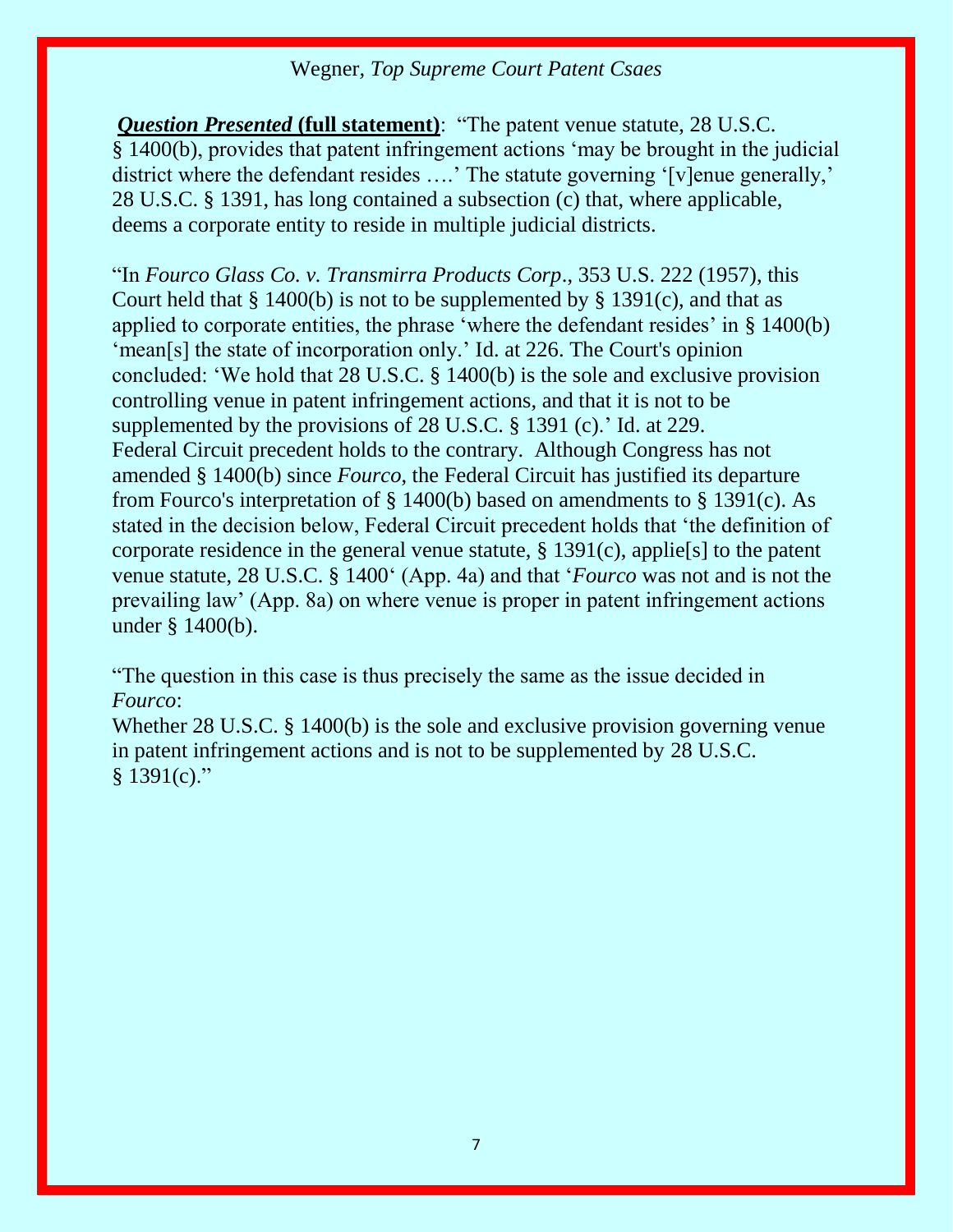#### **(3)** *Samsung v. Apple –* **Design Patent Infringement**

In *Samsung Electronics Co., Ltd. v. Apple Inc*., No. 15-777 *opinion below, Apple Inc. v. Samsung Electronics Co., Ltd.,* 786 F.3d 983 (Fed. Cir. 2015)( Prost, C.J.), the Court *reversed* the Federal Circuit; it held that design patent damages should be limited to profits attributable to a component of a patented design, where the design is applied to only that component.

*Status:* Decision December 6, 2016.

**Questions Presented:** "\*\*\*The [Federal Circuit] held that a design-patent holder is entitled to an infringer's entire profits from sales of any product found to contain a patented design, without any regard to the design's contribution to that product's value or sales. The \*\*\* effect of [this holding] is to reward design patents far beyond the value of any inventive contribution. The questions presented are: \* \* \*

"2. Where a design patent is applied to only a component of a product, should an award of infringer's profits be limited to those profits attributable to the component?"

**Historic First Grant of** *Certiorari* **in a Design Patent Case**: Never since the Evarts Act of 1891 gave the Court discretion whether to accept an appeal has the Court previously issued a merits decision on design patent law. The leading design patent case came a generation before the Evarts Act in *Gorham Co. v. White,* 81 U.S. (14 Wall.) 511 (1871), where an appeal could be taken directly from the trial court as a matter of right. (To be sure, discussion of design patent law is found in *dictum* in *Mazer v. Stein*, 347 U.S. 201, 215-16 (1954)(copyright case discussing design patents)(" *Gorham Co. v. White*, 81 U.S. (14 Wall.) 511 (1871), interpret[s] the design patent law of 1842, 5 Stat. 544, granting a patent to anyone who by 'their own industry, genius, efforts, and expense, may have invented or produced any new and original design for a manufacture \* \* \*.' A pattern for flat silver was there upheld. The intermediate and present law differs little. 'Whoever invents any new, original and ornamental design for an article of manufacture may obtain a patent therefor, \* \* \*' subject generally to the provisions concerning patents for invention. § 171, 66 Stat. 805, 35 U.S.C.A. § 171.")(footnote omitted).

*Federal Circuit Activity in Design Patents*: To be sure, the Federal Circuit has had a major *en banc* review of a design patent issue. *See Egyptian Goddess, Inc. v. Swisa, Inc*., 543 F.3d 665 (Fed. Cir. 2008)(en banc)(Bryson, J.).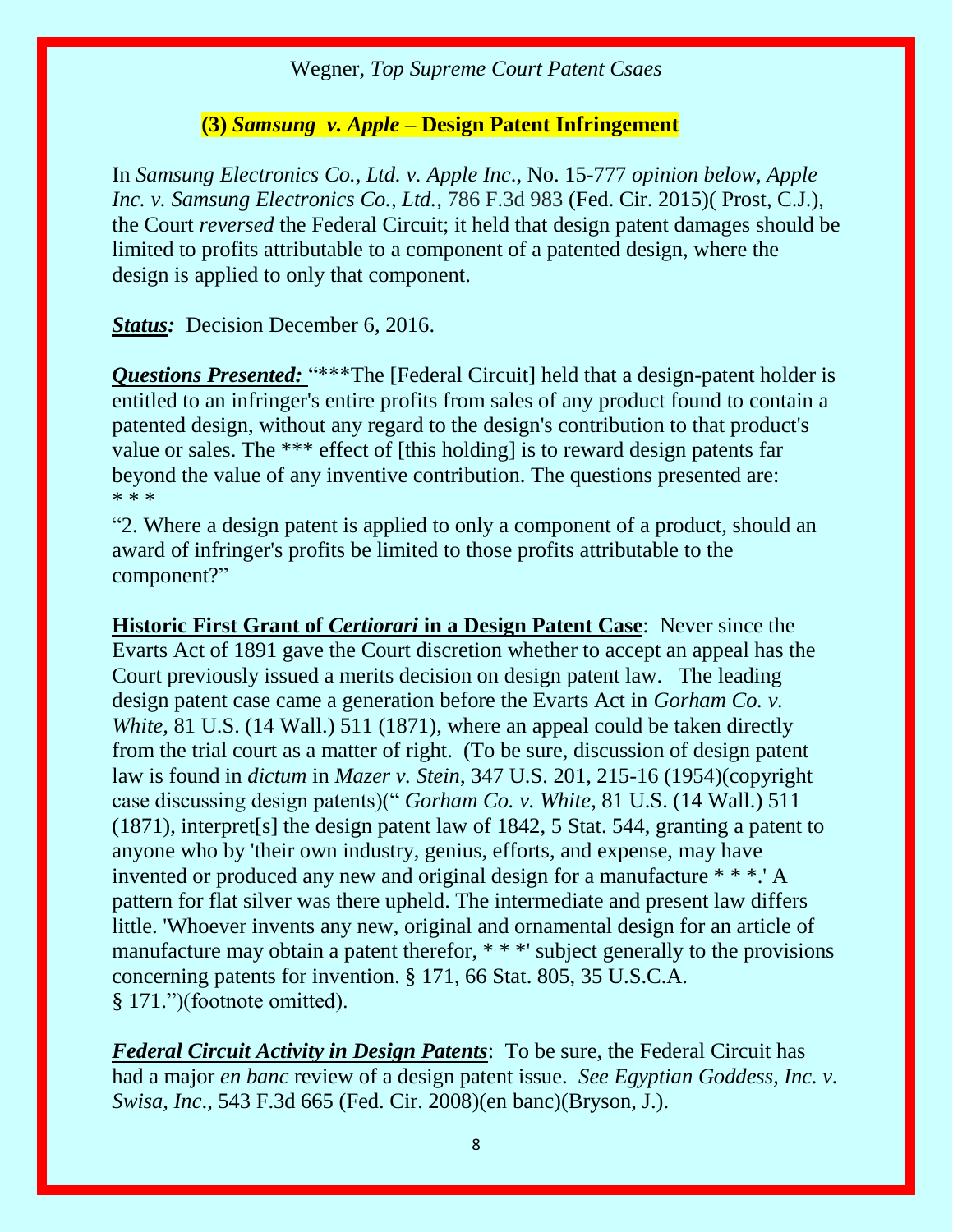## **(4)** *SCA Hygiene –* **Laches**

*SCA Hygiene Prods. Aktiebolag v. First Quality Baby Prods.,LLC,* S.Ct. No. 15- 927, *opinion below,* 807 F.3d 1311 (Fed. Cir. 2015)(en banc), asks whether Federal Circuit patent laches law consistent with the Supreme Court copyright laches case*, Petrella v. Metro-Goldwyn-Mayer, Inc.,* 134 S.Ct. 1962 (2014).

*Status:* Awaiting decision **(a**rgued November 1, 2016).

*Question Presented*: "In *[Petrella v. Metro-Goldwyn-Mayer,](https://1.next.westlaw.com/Link/Document/FullText?findType=Y&serNum=2033403958&pubNum=0000708&originatingDoc=Icc35451cc58a11e590d4edf60ce7d742&refType=RP&originationContext=document&transitionType=DocumentItem&contextData=(sc.Search))* 134 S. Ct. 1962 [\(2014\),](https://1.next.westlaw.com/Link/Document/FullText?findType=Y&serNum=2033403958&pubNum=0000708&originatingDoc=Icc35451cc58a11e590d4edf60ce7d742&refType=RP&originationContext=document&transitionType=DocumentItem&contextData=(sc.Search)) the Court held that the defense of laches cannot be used to shorten the three-year copyright limitations period set forth in [17 U.S.C. § 507\(b\),](https://1.next.westlaw.com/Link/Document/FullText?findType=L&pubNum=1000546&cite=17USCAS507&originatingDoc=Icc35451cc58a11e590d4edf60ce7d742&refType=RB&originationContext=document&transitionType=DocumentItem&contextData=(sc.Search)#co_pp_a83b000018c76) observing that 'we have never applied laches to bar in their entirety claims for discrete wrongs occurring within a federally prescribed limitations period.' [134 S. Ct. at](https://1.next.westlaw.com/Link/Document/FullText?findType=Y&serNum=2033403958&pubNum=0000708&originatingDoc=Icc35451cc58a11e590d4edf60ce7d742&refType=RP&fi=co_pp_sp_708_1974&originationContext=document&transitionType=DocumentItem&contextData=(sc.Search)#co_pp_sp_708_1974)  [1974.](https://1.next.westlaw.com/Link/Document/FullText?findType=Y&serNum=2033403958&pubNum=0000708&originatingDoc=Icc35451cc58a11e590d4edf60ce7d742&refType=RP&fi=co_pp_sp_708_1974&originationContext=document&transitionType=DocumentItem&contextData=(sc.Search)#co_pp_sp_708_1974) In reaching its decision, the Court noted that the Federal Circuit follows a contrary rule in the patent setting, applying laches to bar infringement claims accruing within the six-year limitations period prescribed in [35 U.S.C. § 286,](https://1.next.westlaw.com/Link/Document/FullText?findType=L&pubNum=1000546&cite=35USCAS286&originatingDoc=Icc35451cc58a11e590d4edf60ce7d742&refType=LQ&originationContext=document&transitionType=DocumentItem&contextData=(sc.Search)) but stated: '[w]e have not had occasion to review the Federal Circuit's position.' *Petrella,* [134 S. Ct. at 1974 n.15](https://1.next.westlaw.com/Link/Document/FullText?findType=Y&serNum=2033403958&pubNum=0000708&originatingDoc=Icc35451cc58a11e590d4edf60ce7d742&refType=RP&fi=co_pp_sp_708_1974&originationContext=document&transitionType=DocumentItem&contextData=(sc.Search)#co_pp_sp_708_1974) (discussing *[A.C. Aukerman Co. v. R.L. Chaides](https://1.next.westlaw.com/Link/Document/FullText?findType=Y&serNum=1992067191&pubNum=0000350&originatingDoc=Icc35451cc58a11e590d4edf60ce7d742&refType=RP&originationContext=document&transitionType=DocumentItem&contextData=(sc.Search))  Constr. Co.,* [960 F.2d 1020 \(Fed. Cir. 1992\)](https://1.next.westlaw.com/Link/Document/FullText?findType=Y&serNum=1992067191&pubNum=0000350&originatingDoc=Icc35451cc58a11e590d4edf60ce7d742&refType=RP&originationContext=document&transitionType=DocumentItem&contextData=(sc.Search)) (en banc)).

"Following *Petrella*, the Federal Circuit convened en banc in this matter to consider the conflict between *Petrella* and *Aukerman.* All judges of the court agreed that there is "no substantive distinction material to the *Petrella* analysis" between the copyright and patent limitations periods. Pet. App. 18a. Nevertheless, in a 6-5 decision, the court reaffirmed its position in *Aukerman* and held that laches may be used to bar patent infringement claims accruing within the six-year limitations period.

"The question presented is:

"Whether and to what extent the defense of laches may bar a claim for patent infringement brought within the Patent Act's six-year statutory limitations period, [35 U.S.C. § 286](https://1.next.westlaw.com/Link/Document/FullText?findType=L&pubNum=1000546&cite=35USCAS286&originatingDoc=Icc35451cc58a11e590d4edf60ce7d742&refType=LQ&originationContext=document&transitionType=DocumentItem&contextData=(sc.Search))."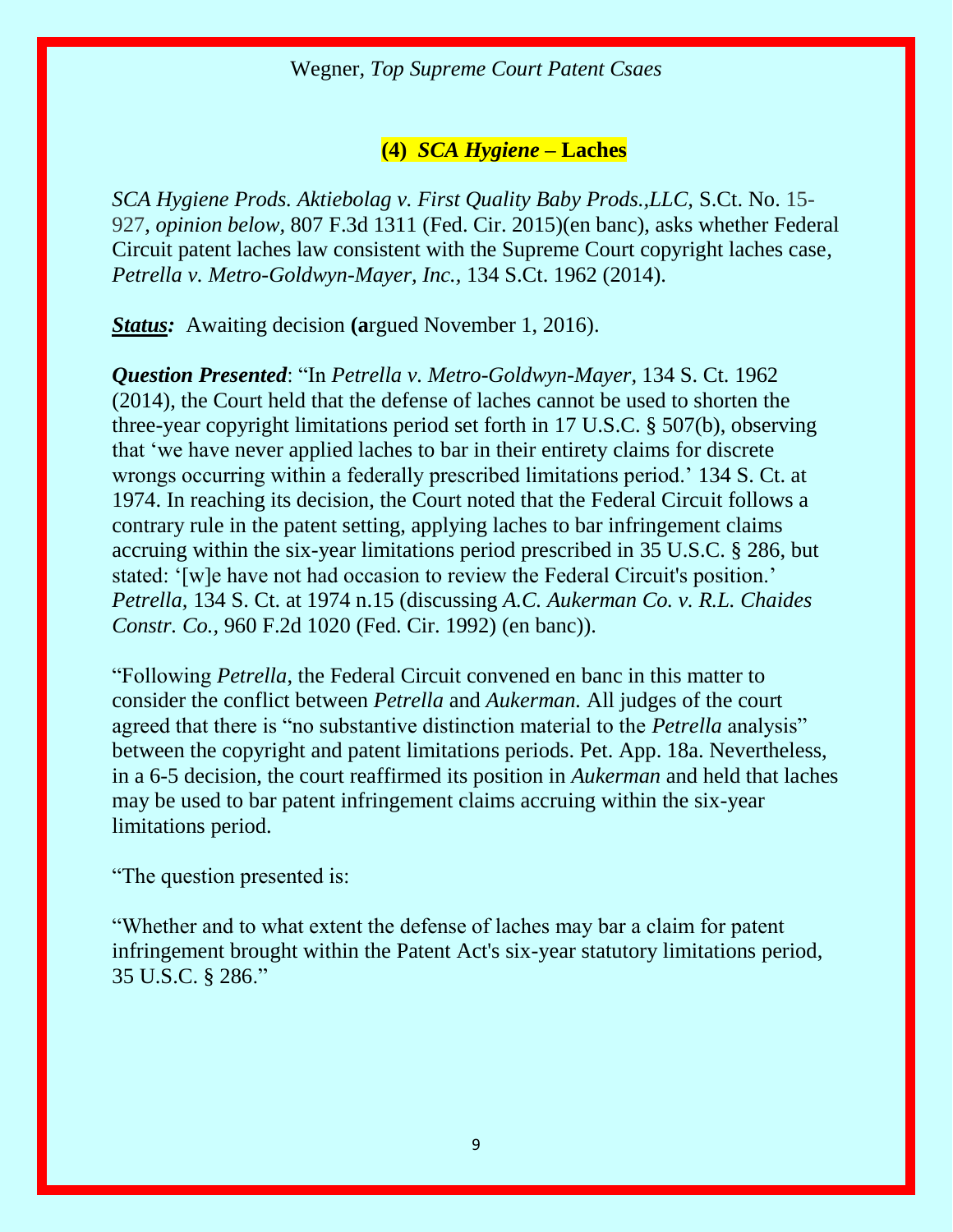**Split En Banc Opinion interpreting** *Petrella***:** The 6-5 *en banc* majority opinion split the court between a majority opinion of Prost, C.J. (joined by Newman, Lourie, Dyk, O'Malley, Reyna, JJ.), and an opinion by Hughes, J. (joined by Moore, Wallach, Taranto, Chen, JJ., concurring-in-part and dissenting-in-part).

The majority opinion explains that the en banc court was convened "to resolve whether, in light of the Supreme Court's recent decision in *Petrella v. Metro-Goldwyn-Mayer, Inc.*, 134 S. Ct. 1962 (2014), laches remains a defense to legal relief in a patent infringement suit. We conclude that Congress codified a laches defense in 35 U.S.C. § 282(b)(1) that may bar legal remedies. Accordingly, we have no judicial authority to question the law's propriety. Whether Congress considered the quandary in *Petrella* is irrelevant—in the 1952 Patent Act, Congress settled that laches and a time limitation on the recovery of damages can coexist in patent law. We must respect that statutory law."

**Implications**: No matter the outcome, *SCA Hygience* is a black eye for the Federal Circuit as a court established to provide a uniform body of case law in the patent field. It reaches a conclusion as to laches that differs from *Petrella v. Metro-Goldwyn-Mayer, Inc.,* 134 S.Ct. 1962 (2014)(copyright law) and does so in badly split *en banc* decision with a six vote majority opinion (Prost, C.J., joined by Newman, Lourie, Dyk, O'Malley, Reyna, JJ.) balanced by a five vote minority opinion (Hughes, J., joined by Moore, Wallach, Taranto, Chen, JJ., concurring in part, dissenting in part).

The majority ruled that "laches remains a defense to legal relief in a patent infringement suit after *Petrella* [*v. Metro-Goldwyn-Mayer, Inc.,* 134 S.Ct. 1962 (2014)]. Laches bars legal relief, and courts must weigh the facts underlying laches in the *eBay* framework when considering an injunction. However, absent extraordinary circumstances, laches does not preclude an ongoing royalty."

The dissent disagreed with "the majority [which] adopts a patent-specific approach to the equitable doctrine of laches. In doing so, the majority overlooks Congress' intent and Supreme Court precedent, which demonstrate that laches is no defense to a claim for damages filed within the statutory limitations period established by 35 U.S.C. § 286."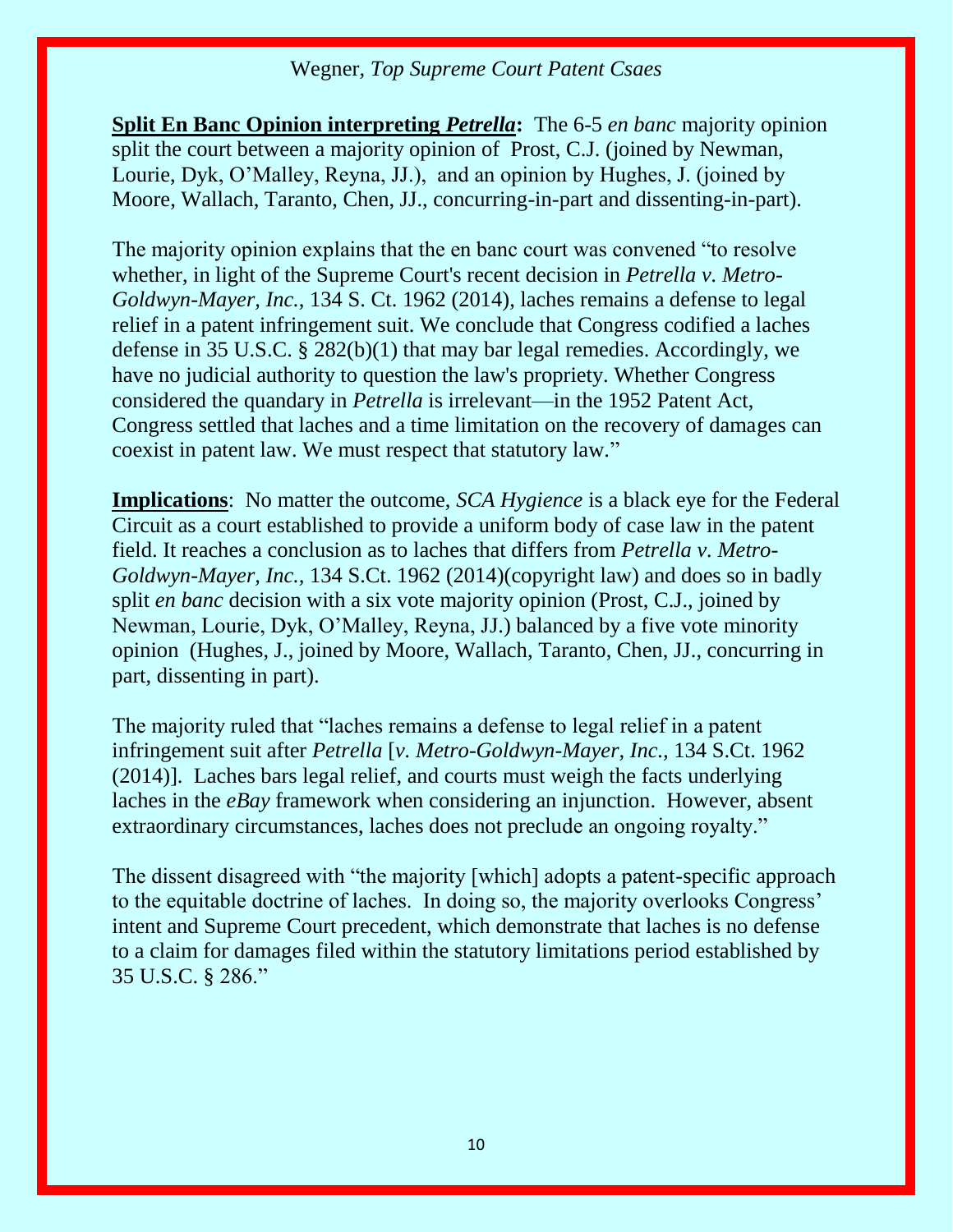#### **(5)***Life Techs. v. Promega* **-- "Active Inducement"/Extraterritoriality**

In *Life Techs. Corp. v. Promega Corp.,* Supreme Court No. 14-1538, "active inducement" and extraterritorialty issues are raised:

*Question Presented*: "[35 U.S.C. § 271\(f\)\(1\)](https://1.next.westlaw.com/Link/Document/FullText?findType=L&pubNum=1000546&cite=35USCAS271&originatingDoc=Ife4be31070eb11e6a795ac035416da91&refType=RB&originationContext=document&transitionType=DocumentItem&contextData=(sc.Search)#co_pp_9daf00009de57) provides that it is an act of patent infringement to 'suppl[y] … in or from the United States all or a substantial portion of the components of a patented invention, … in such manner as to actively induce the combination of such components outside the United States.' Despite this Court's clear dictate that [section 271\(f\)](https://1.next.westlaw.com/Link/Document/FullText?findType=L&pubNum=1000546&cite=35USCAS271&originatingDoc=Ife4be31070eb11e6a795ac035416da91&refType=RB&originationContext=document&transitionType=DocumentItem&contextData=(sc.Search)#co_pp_ae0d0000c5150) should be construed narrowly, *[Microsoft Corp. v. AT&T Corp.,](https://1.next.westlaw.com/Link/Document/FullText?findType=Y&serNum=2012126123&pubNum=0000780&originatingDoc=Ife4be31070eb11e6a795ac035416da91&refType=RP&originationContext=document&transitionType=DocumentItem&contextData=(sc.Search))* 550 U.S. 437 (2007), the Federal Circuit held that Life Technologies is liable for patent infringement for worldwide sales of a multicomponent kit made abroad because just a single, commodity component of the kit was shipped from the U.S. The question presented is:

"Whether the Federal Circuit erred in holding that supplying a single, commodity component of a multi-component invention from the United States is an infringing act under [35 U.S.C. § 271\(f\)\(1\),](https://1.next.westlaw.com/Link/Document/FullText?findType=L&pubNum=1000546&cite=35USCAS271&originatingDoc=Ife4be31070eb11e6a795ac035416da91&refType=RB&originationContext=document&transitionType=DocumentItem&contextData=(sc.Search)#co_pp_9daf00009de57) exposing the manufacturer to liability for all of its worldwide sales."

*Status*: Argument December 6, 2016.

**Prior Case Law:** Contributory infringement was spawned more than 140 years ago in *Wallace v. Holmes*, 29 F.Cas. 74 (No. 17,100) (CC Conn.1871), as a courtfashioned way for a patentee to sue a third party who supplies a component of the patented invention to numerous third parties, because it would be impossible or next to impossible as a practical matter to sue each of the individual direct infringers. There has never been a prior appellate holding of active inducement other where a third party is induced to infringe.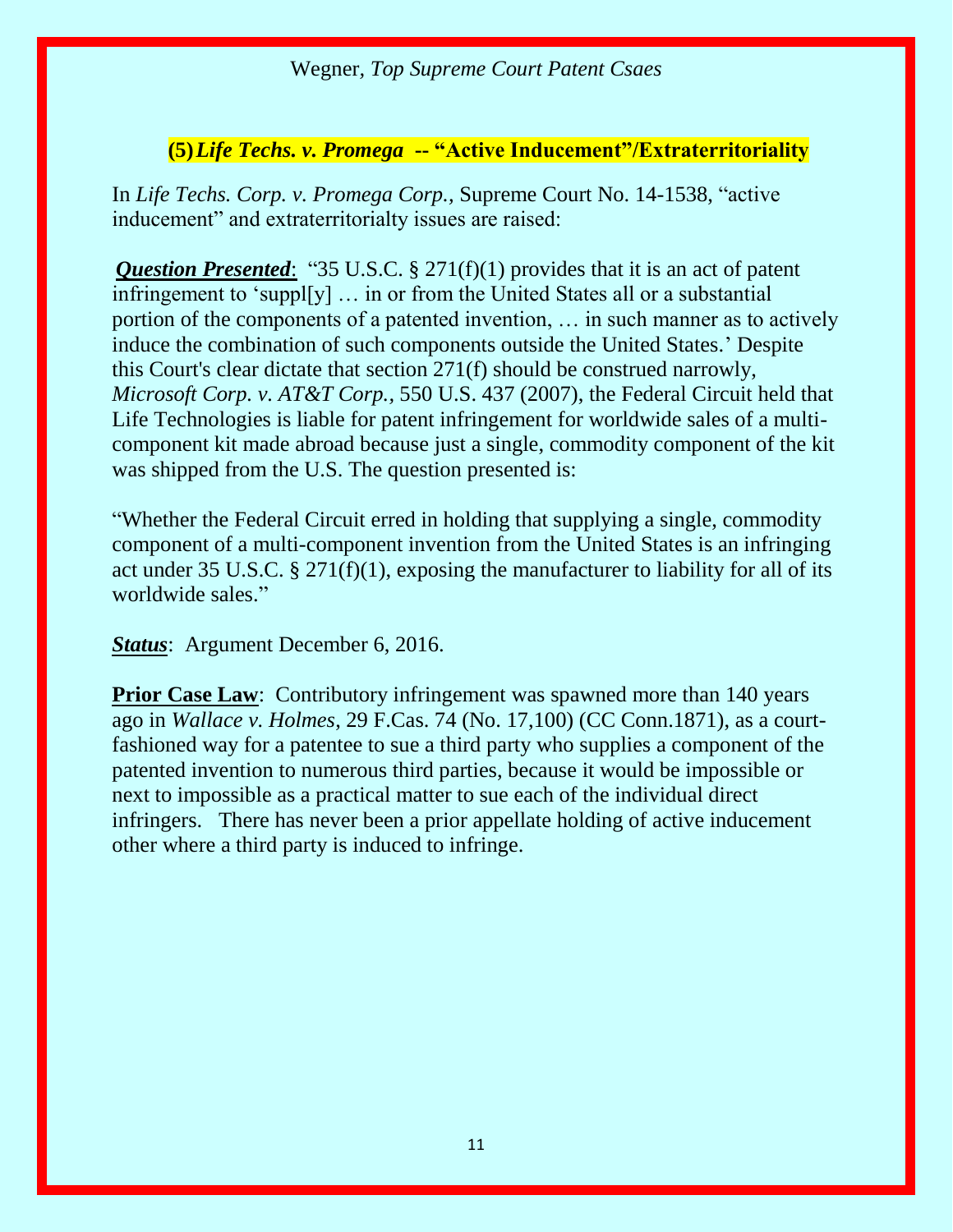# **SELECTED PENDING PETITIONS (AWAITING** *CERT***. VOTE)**

### *Google Inc. v. Arendi S A.R.L.***, No. 16-626 Obviousness based on 'Common Sense'**

*Question Presented: "*In *KSR International Co. v. Teleflex, Inc*., this Court rejected the Federal Circuit's 'rigid' approach to analyzing the obviousness of patent claims in favor of the 'expansive and flexible' approach of the Court's own cases. [550 U.S. 398, 415 \(2007\)](https://1.next.westlaw.com/Link/Document/FullText?findType=Y&serNum=2012126122&pubNum=0000780&originatingDoc=Icac3ec17a77811e6bfb79a463a4b3bc7&refType=RP&fi=co_pp_sp_780_415&originationContext=document&transitionType=DocumentItem&contextData=(sc.Search)#co_pp_sp_780_415). The Court stressed that '[r]igid preventative rules that deny factfinders recourse to common sense \*\*\* are neither necessary under our case law nor consistent with it.' [Id. at 421.](https://1.next.westlaw.com/Link/Document/FullText?findType=Y&serNum=2012126122&pubNum=0000780&originatingDoc=Icac3ec17a77811e6bfb79a463a4b3bc7&refType=RP&fi=co_pp_sp_780_421&originationContext=document&transitionType=DocumentItem&contextData=(sc.Search)#co_pp_sp_780_421)

"In this case, the Patent Trial and Appeal Board relied on the common sense of a skilled artisan in determining that it was obvious to search a database for duplicate entries before adding new information to the database. In making that finding, the Board cited expert testimony on both sides, including respondent Arendi's expert's concession that checking for duplicates before adding items to databases was commonplace. The Federal Circuit reversed, however, limiting KSR to cases involving the motivation to combine two prior-art references and holding that common sense could not supply a non-'peripheral' 'missing limitation.'

"Did the Federal Circuit err in restricting the Board's ability to rely on the common sense and common knowledge of skilled artisans to establish the obviousness of patent claims?"

*Status*: Response to the Petition due January 11, 2017.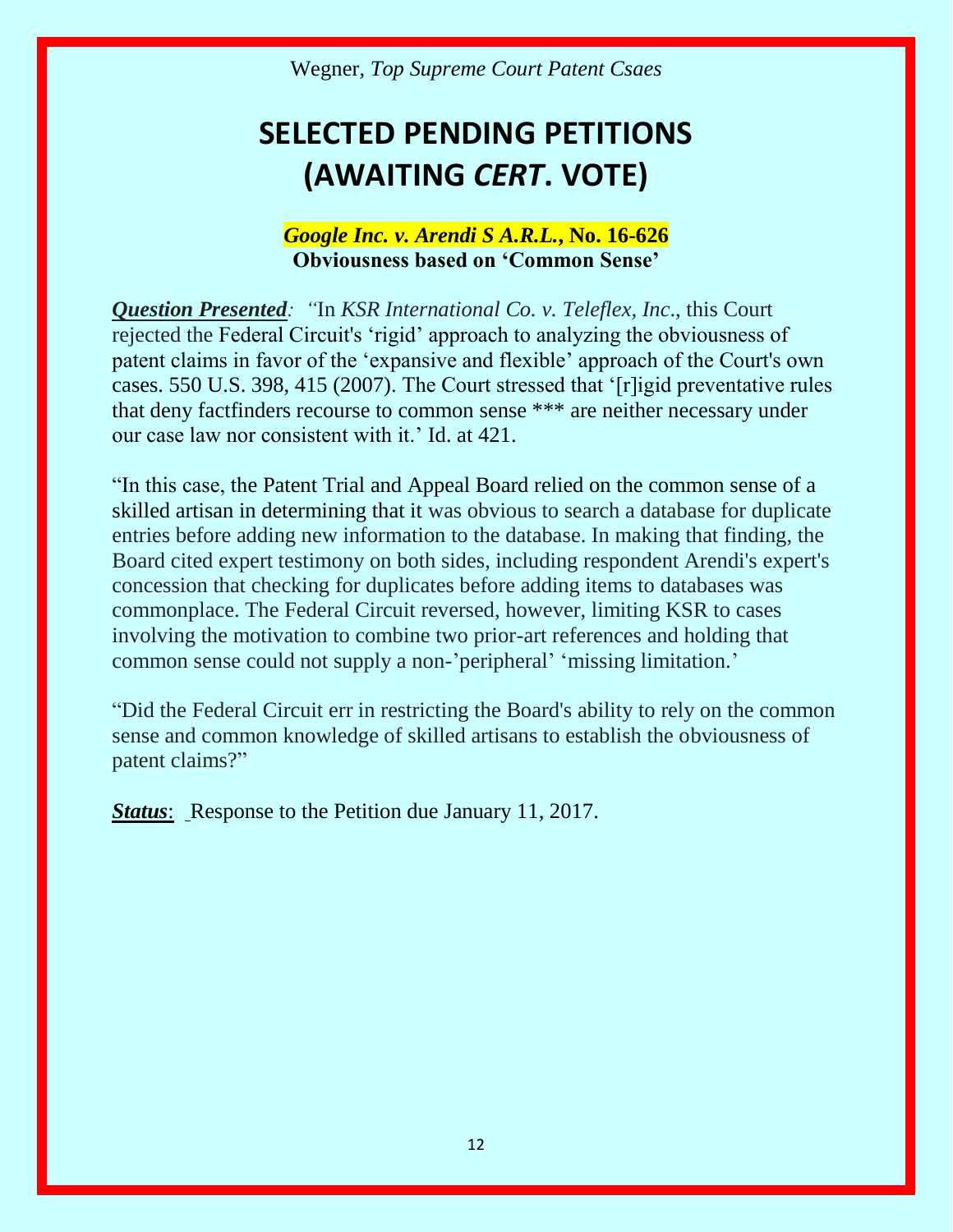#### *Merck & Cie v. Watson Laboratories, Inc***., No. 16-493 Secret sales as prior art (pre-AIA)**

"The Patent Act provides that a 'person shall be entitled to a patent unless … the invention was … in public use or on sale in this country, more than one year prior to the date of the application' for the patent. 35 U.S.C. § 102(b) (2006). The question presented is:

"Whether the 'on sale' bar found in § 102(b) applies only to sales or offers of sale made available to the public, as Congress, this Court, and the United States have all made clear, or whether it also applies to non-public sales or offers of sale, as the Federal Circuit has held."

**The Scholars Speak**: The petition cites with approval the work of two important scholars, Professors Dmitry Karshtedt and Christopher A. Cotropia. *See* Dmitry Karshtedt, *Did Learned Hand Get It Wrong?: The Questionable Patent Forfeiture Rule of* Metallizing Engineering, 57 VOL L. Rev. 261, 312-13 (2012) (quoting Christopher A. Cotropia, *The Folly of Early Filing in Patent Law,* 61 Hastings L.J. 65, 96 (2009)).

*Status*: *Certiorari* vote not yet scheduled.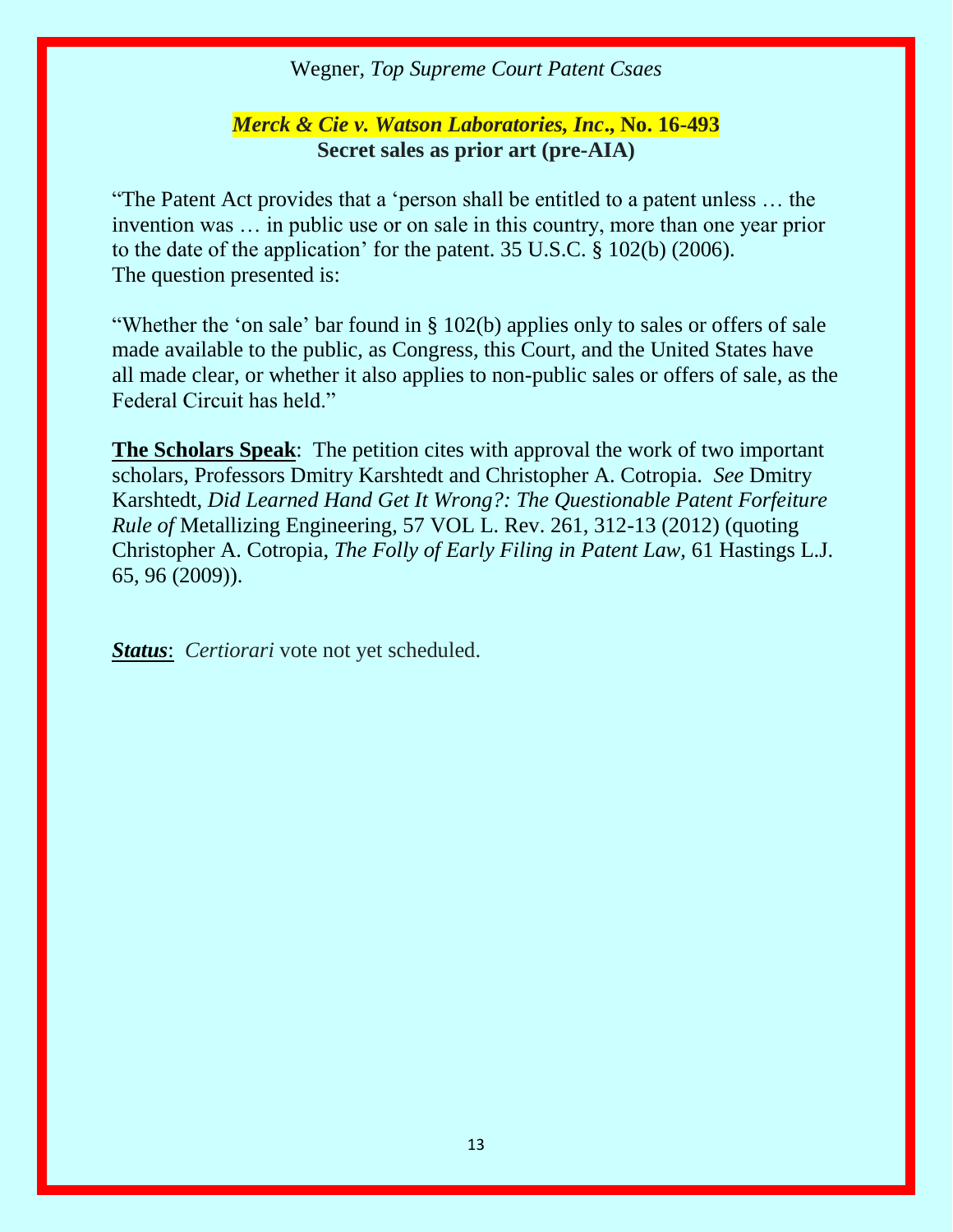*Samsung Electronics Co., Ltd. v. Apple Inc*., No. 15-777 (2016)(Sotomayor, J.), *opinion below, Apple Inc. v. Samsung Electronics Co., Ltd.,* 786 F.3d 983 (Fed. Cir. 2015)( Prost, C.J.):

\* \* \*

Section 289 of the Patent Act provides a damages remedy specific to design patent infringement. A person who manufactures or sells "any article of manufacture to which [a patented] design or colorable imitation has been applied shall be liable to the owner to the extent of his total profit." [35 U.S.C. § 289.](https://1.next.westlaw.com/Link/Document/FullText?findType=L&pubNum=1000546&cite=35USCAS289&originatingDoc=I56816fcbbbbb11e6b73588f1a9cfce05&refType=LQ&originationContext=document&transitionType=DocumentItem&contextData=(sc.Search)) In the case of a design for a single-component product, such as a dinner plate, the product is the "article of manufacture" to which the design has been applied. In the case of a design for a multicomponent product, such as a kitchen oven, identifying the "article of manufacture" to which the design has been applied is a more difficult task.

This case involves the infringement of designs for smartphones. The United States Court of Appeals for the Federal Circuit identified the entire smartphone as the only permissible "article of manufacture" for the purpose of calculating [§ 289](https://1.next.westlaw.com/Link/Document/FullText?findType=L&pubNum=1000546&cite=35USCAS289&originatingDoc=I56816fcbbbbb11e6b73588f1a9cfce05&refType=LQ&originationContext=document&transitionType=DocumentItem&contextData=(sc.Search)) damages because consumers could not separately purchase components of the smartphones. The question before us is whether that reading is consistent with § [289.](https://1.next.westlaw.com/Link/Document/FullText?findType=L&pubNum=1000546&cite=35USCAS289&originatingDoc=I56816fcbbbbb11e6b73588f1a9cfce05&refType=LQ&originationContext=document&transitionType=DocumentItem&contextData=(sc.Search)) We hold that it is not.

\* \* \*

#### II

[Section 289](https://1.next.westlaw.com/Link/Document/FullText?findType=L&pubNum=1000546&cite=35USCAS289&originatingDoc=I56816fcbbbbb11e6b73588f1a9cfce05&refType=LQ&originationContext=document&transitionType=DocumentItem&contextData=(sc.Search)) allows a patent holder to recover the total profit an infringer makes from the infringement. It does so by first prohibiting the unlicensed "applification]" of a "patented design, or any colorable imitation thereof, to any article of manufacture for the purpose of sale" or the unlicensed sale or exposure to sale of "any article of manufacture to which [a patented] design or colorable imitation has been applied." [35 U.S.C. § 289.](https://1.next.westlaw.com/Link/Document/FullText?findType=L&pubNum=1000546&cite=35USCAS289&originatingDoc=I56816fcbbbbb11e6b73588f1a9cfce05&refType=LQ&originationContext=document&transitionType=DocumentItem&contextData=(sc.Search)) It then makes a person who violates that prohibition "liable to the owner to the extent of his total profit, but not less than \$250." *Ibid.* "Total," of course, means all. See American Heritage Dictionary 1836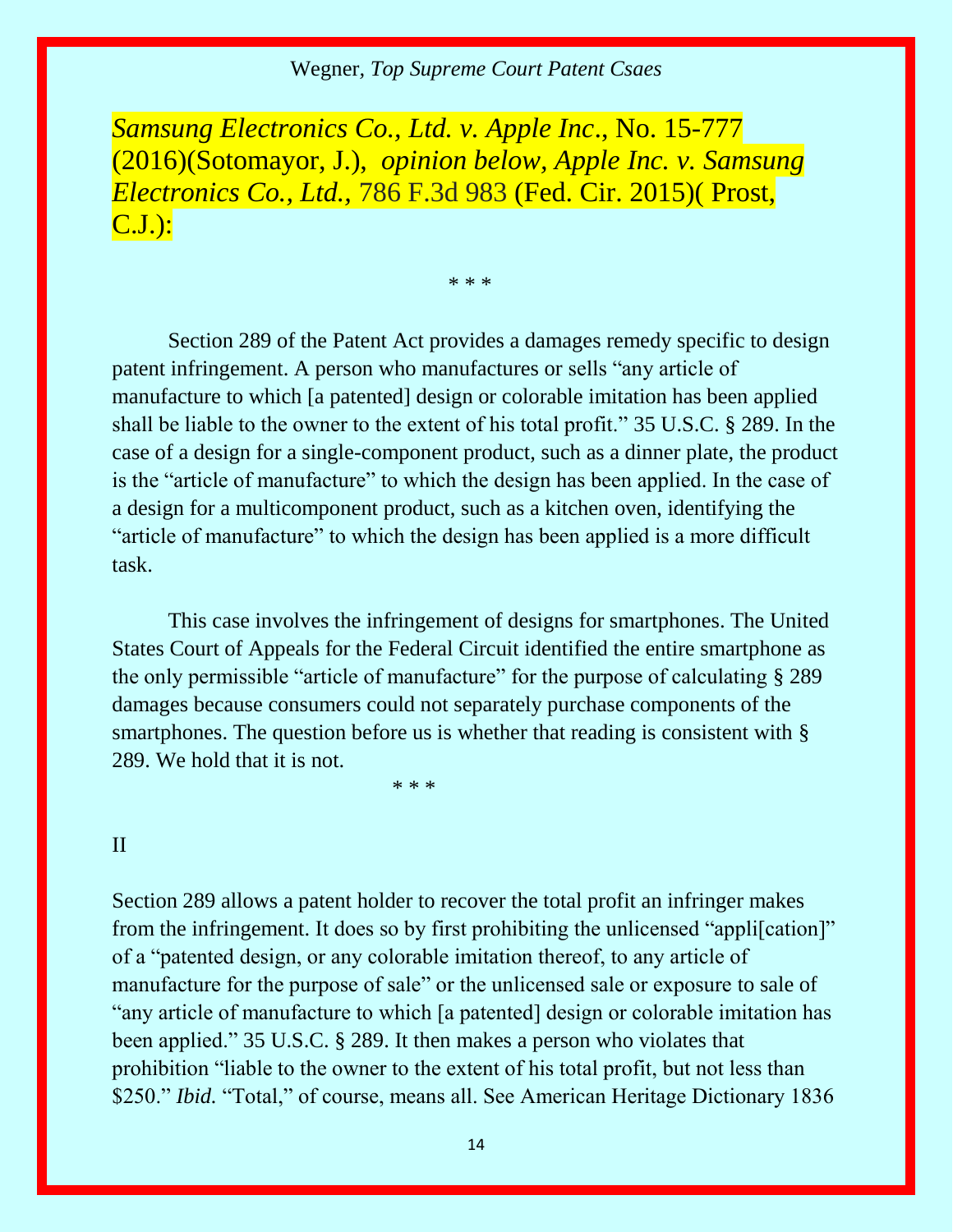(5th ed.2011) ("[t]he whole amount of something; the entirety"). The "total profit" for which [§ 289](https://1.next.westlaw.com/Link/Document/FullText?findType=L&pubNum=1000546&cite=35USCAS289&originatingDoc=I56816fcbbbbb11e6b73588f1a9cfce05&refType=LQ&originationContext=document&transitionType=DocumentItem&contextData=(sc.Search)) makes an infringer liable is thus all of the profit made from the prohibited conduct, that is, from the manufacture or sale of the "article of manufacture to which [the patented] design or colorable imitation has been applied."

Arriving at a damages award under [§ 289](https://1.next.westlaw.com/Link/Document/FullText?findType=L&pubNum=1000546&cite=35USCAS289&originatingDoc=I56816fcbbbbb11e6b73588f1a9cfce05&refType=LQ&originationContext=document&transitionType=DocumentItem&contextData=(sc.Search)) thus involves two steps. First, identify the "article of manufacture" to which the infringed design has been applied. Second, calculate the infringer's total profit made on that article of manufacture. This case requires us to address a threshold matter: the scope of the term "article of manufacture." The only question we resolve today is whether, in the case of a multicomponent product, the relevant "article of manufacture" must always be the end product sold to the consumer or whether it can also be a component of that product. Under the former interpretation, a patent holder will always be entitled to the infringer's total profit from the end product. Under the latter interpretation, a patent holder will sometimes be entitled to the infringer's total profit from a component of the end product.

#### A

The text resolves this case. The term "article of manufacture," as used in [§ 289,](https://1.next.westlaw.com/Link/Document/FullText?findType=L&pubNum=1000546&cite=35USCAS289&originatingDoc=I56816fcbbbbb11e6b73588f1a9cfce05&refType=LQ&originationContext=document&transitionType=DocumentItem&contextData=(sc.Search)) encompasses both a product sold to a consumer and a component of that product.

"Article of manufacture" has a broad meaning. An "article" is just "a particular thing." J. Stormonth, A Dictionary of the English Language 53 (1885) (Stormonth); see also American Heritage Dictionary, at 101 ("[a]n individual thing or element of a class; a particular object or item"). And "manufacture" means "the conversion of raw materials by the hand, or by machinery, into articles suitable for the use of man" and "the articles so made." Stormonth 589; see also American Heritage Dictionary, at 1070 ("[t]he act, craft, or process of manufacturing products, especially on a large scale" or "[a] product that is manufactured"). An article of manufacture, then, is simply a thing made by hand or machine. [6](https://1.next.westlaw.com/Document/I56816fcbbbbb11e6b73588f1a9cfce05/View/FullText.html?navigationPath=Search%2Fv3%2Fsearch%2Fresults%2Fnavigation%2Fi0ad62af000000158d590d6fe40ff880c%3FNav%3DCASE%26navQualifier%3DI2b2233d01b7a11e598db8b09b4f043e0%26fragmentIdentifier%3DI56816fcbbbbb11e6b73588f1a9cfce05%26startIndex%3D1%26contextData%3D%2528sc.Search%2529%26transitionType%3DSearchItem&listSource=Search&listPageSource=4d8a0cf51854a1bdce95588e3c2eba10&list=ALL&rank=1&grading=na&sessionScopeId=f3e30cd53dab7cf84e11322f7887090395282b151389bb631c8f7d5ba249c1b4&originationContext=Search%20Result&transitionType=SearchItem&contextData=%28sc.Search%29#co_anchor_F62040456599) So understood, the term "article of manufacture" is broad enough to encompass both a product sold to a consumer as well as a component of that product. A component of a product, no less than the product itself, is a thing made by hand or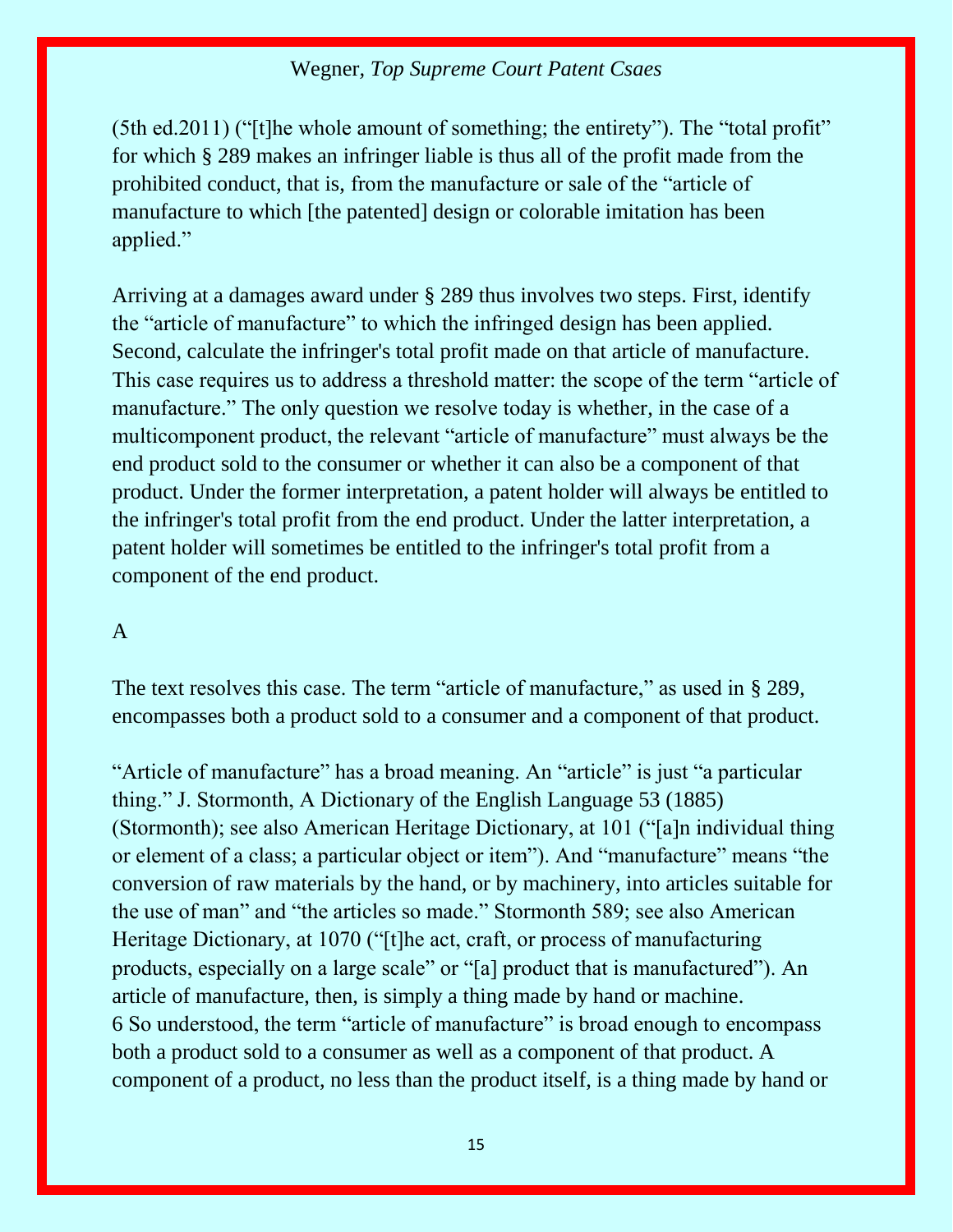machine. That a component may be integrated into a larger product, in other words, does not put it outside the category of articles of manufacture. [7](https://1.next.westlaw.com/Document/I56816fcbbbbb11e6b73588f1a9cfce05/View/FullText.html?navigationPath=Search%2Fv3%2Fsearch%2Fresults%2Fnavigation%2Fi0ad62af000000158d590d6fe40ff880c%3FNav%3DCASE%26navQualifier%3DI2b2233d01b7a11e598db8b09b4f043e0%26fragmentIdentifier%3DI56816fcbbbbb11e6b73588f1a9cfce05%26startIndex%3D1%26contextData%3D%2528sc.Search%2529%26transitionType%3DSearchItem&listSource=Search&listPageSource=4d8a0cf51854a1bdce95588e3c2eba10&list=ALL&rank=1&grading=na&sessionScopeId=f3e30cd53dab7cf84e11322f7887090395282b151389bb631c8f7d5ba249c1b4&originationContext=Search%20Result&transitionType=SearchItem&contextData=%28sc.Search%29#co_anchor_F72040456599) This reading of article of manufacture in [§ 289](https://1.next.westlaw.com/Link/Document/FullText?findType=L&pubNum=1000546&cite=35USCAS289&originatingDoc=I56816fcbbbbb11e6b73588f1a9cfce05&refType=LQ&originationContext=document&transitionType=DocumentItem&contextData=(sc.Search)) is consistent with [35 U.S.C. §](https://1.next.westlaw.com/Link/Document/FullText?findType=L&pubNum=1000546&cite=35USCAS171&originatingDoc=I56816fcbbbbb11e6b73588f1a9cfce05&refType=RB&originationContext=document&transitionType=DocumentItem&contextData=(sc.Search)#co_pp_8b3b0000958a4)  [171\(a\)](https://1.next.westlaw.com/Link/Document/FullText?findType=L&pubNum=1000546&cite=35USCAS171&originatingDoc=I56816fcbbbbb11e6b73588f1a9cfce05&refType=RB&originationContext=document&transitionType=DocumentItem&contextData=(sc.Search)#co_pp_8b3b0000958a4), which makes "new, original and ornamental design[s] for an article of manufacture" eligible for design patent protection.<sup>[3](https://1.next.westlaw.com/Document/I56816fcbbbbb11e6b73588f1a9cfce05/View/FullText.html?navigationPath=Search%2Fv3%2Fsearch%2Fresults%2Fnavigation%2Fi0ad62af000000158d590d6fe40ff880c%3FNav%3DCASE%26navQualifier%3DI2b2233d01b7a11e598db8b09b4f043e0%26fragmentIdentifier%3DI56816fcbbbbb11e6b73588f1a9cfce05%26startIndex%3D1%26contextData%3D%2528sc.Search%2529%26transitionType%3DSearchItem&listSource=Search&listPageSource=4d8a0cf51854a1bdce95588e3c2eba10&list=ALL&rank=1&grading=na&sessionScopeId=f3e30cd53dab7cf84e11322f7887090395282b151389bb631c8f7d5ba249c1b4&originationContext=Search%20Result&transitionType=SearchItem&contextData=%28sc.Search%29#co_footnote_B00432040456599)</sup> The Patent Office and the courts have understood [§ 171](https://1.next.westlaw.com/Link/Document/FullText?findType=L&pubNum=1000546&cite=35USCAS171&originatingDoc=I56816fcbbbbb11e6b73588f1a9cfce05&refType=LQ&originationContext=document&transitionType=DocumentItem&contextData=(sc.Search)) to permit a design patent for a design extending to only a component of a multicomponent product. See, *e.g., Ex parte Adams,* [84 Off.](https://1.next.westlaw.com/Link/Document/FullText?findType=Y&pubNum=0000859&cite=84OFFGAZPATOF311&originatingDoc=I56816fcbbbbb11e6b73588f1a9cfce05&refType=RP&originationContext=document&transitionType=DocumentItem&contextData=(sc.Search))  [Gaz. Pat. Office 311 \(1898\)](https://1.next.westlaw.com/Link/Document/FullText?findType=Y&pubNum=0000859&cite=84OFFGAZPATOF311&originatingDoc=I56816fcbbbbb11e6b73588f1a9cfce05&refType=RP&originationContext=document&transitionType=DocumentItem&contextData=(sc.Search)) ("The several articles of manufacture of peculiar shape which when combined produce a machine or structure having movable parts may each separately be patented as a design ... "); *[Application of Zahn,](https://1.next.westlaw.com/Link/Document/FullText?findType=Y&serNum=1980107168&pubNum=0000350&originatingDoc=I56816fcbbbbb11e6b73588f1a9cfce05&refType=RP&fi=co_pp_sp_350_268&originationContext=document&transitionType=DocumentItem&contextData=(sc.Search)#co_pp_sp_350_268)* 617 F.2d 261, [268 \(CCPA 1980\)](https://1.next.westlaw.com/Link/Document/FullText?findType=Y&serNum=1980107168&pubNum=0000350&originatingDoc=I56816fcbbbbb11e6b73588f1a9cfce05&refType=RP&fi=co_pp_sp_350_268&originationContext=document&transitionType=DocumentItem&contextData=(sc.Search)#co_pp_sp_350_268) ("[Section 171](https://1.next.westlaw.com/Link/Document/FullText?findType=L&pubNum=1000546&cite=35USCAS171&originatingDoc=I56816fcbbbbb11e6b73588f1a9cfce05&refType=LQ&originationContext=document&transitionType=DocumentItem&contextData=(sc.Search)) authorizes patents on ornamental designs for articles of manufacture. While the design must be *embodied* in some articles, the statute is not limited to designs for complete articles, or 'discrete' articles, and certainly not to articles separately sold ... ").

This reading is also consistent with [35 U.S.C. § 101,](https://1.next.westlaw.com/Link/Document/FullText?findType=L&pubNum=1000546&cite=35USCAS101&originatingDoc=I56816fcbbbbb11e6b73588f1a9cfce05&refType=LQ&originationContext=document&transitionType=DocumentItem&contextData=(sc.Search)) which makes "any new and useful ... manufacture ... or any new and useful improvement thereof" eligible for utility patent protection. Cf. 8 D. Chisum, Patents § 23.03[2], pp. 23–12 to 23–13 (2014) (noting that "article of manufacture" in  $\S 171$  includes "what would be considered a 'manufacture' within the meaning of [Section 101](https://1.next.westlaw.com/Link/Document/FullText?findType=L&pubNum=1000546&cite=35USCAS101&originatingDoc=I56816fcbbbbb11e6b73588f1a9cfce05&refType=LQ&originationContext=document&transitionType=DocumentItem&contextData=(sc.Search))"). "[T]his Court has read the term 'manufacture' in [§ 101](https://1.next.westlaw.com/Link/Document/FullText?findType=L&pubNum=1000546&cite=35USCAS101&originatingDoc=I56816fcbbbbb11e6b73588f1a9cfce05&refType=LQ&originationContext=document&transitionType=DocumentItem&contextData=(sc.Search)) ... to mean 'the production of articles for use from raw or prepared materials by giving to these materials new forms, qualities, properties, or combinations, whether by hand-labor or by machinery.' " *[Diamond](https://1.next.westlaw.com/Link/Document/FullText?findType=Y&serNum=1980116775&pubNum=0000708&originatingDoc=I56816fcbbbbb11e6b73588f1a9cfce05&refType=RP&originationContext=document&transitionType=DocumentItem&contextData=(sc.Search))  v. Chakrabarty,* [447 U.S. 303, 308, 100 S.Ct. 2204, 65 L.Ed.2d 144 \(1980\)](https://1.next.westlaw.com/Link/Document/FullText?findType=Y&serNum=1980116775&pubNum=0000708&originatingDoc=I56816fcbbbbb11e6b73588f1a9cfce05&refType=RP&originationContext=document&transitionType=DocumentItem&contextData=(sc.Search)) (quoting *[American Fruit Growers, Inc. v. Brogdex Co.,](https://1.next.westlaw.com/Link/Document/FullText?findType=Y&serNum=1931123423&pubNum=0000708&originatingDoc=I56816fcbbbbb11e6b73588f1a9cfce05&refType=RP&originationContext=document&transitionType=DocumentItem&contextData=(sc.Search))* 283 U.S. 1, 11, 51 S.Ct. [328, 75 L.Ed. 801 \(1931\)](https://1.next.westlaw.com/Link/Document/FullText?findType=Y&serNum=1931123423&pubNum=0000708&originatingDoc=I56816fcbbbbb11e6b73588f1a9cfce05&refType=RP&originationContext=document&transitionType=DocumentItem&contextData=(sc.Search))). The broad term includes "the parts of a machine considered separately from the machine itself." 1 W. Robinson, The Law of Patents for Useful Inventions § 183, p. 270 (1890).

#### B

The Federal Circuit's narrower reading of "article of manufacture" cannot be squared with the text of [§ 289.](https://1.next.westlaw.com/Link/Document/FullText?findType=L&pubNum=1000546&cite=35USCAS289&originatingDoc=I56816fcbbbbb11e6b73588f1a9cfce05&refType=LQ&originationContext=document&transitionType=DocumentItem&contextData=(sc.Search)) The Federal Circuit found that components of the infringing smartphones could not be the relevant article of manufacture because consumers could not purchase those components separately from the smartphones. See [786 F.3d, at 1002](https://1.next.westlaw.com/Link/Document/FullText?findType=Y&serNum=2036282484&pubNum=0000506&originatingDoc=I56816fcbbbbb11e6b73588f1a9cfce05&refType=RP&fi=co_pp_sp_506_1002&originationContext=document&transitionType=DocumentItem&contextData=(sc.Search)#co_pp_sp_506_1002) (declining to limit a [§ 289](https://1.next.westlaw.com/Link/Document/FullText?findType=L&pubNum=1000546&cite=35USCAS289&originatingDoc=I56816fcbbbbb11e6b73588f1a9cfce05&refType=LQ&originationContext=document&transitionType=DocumentItem&contextData=(sc.Search)) award to a component of the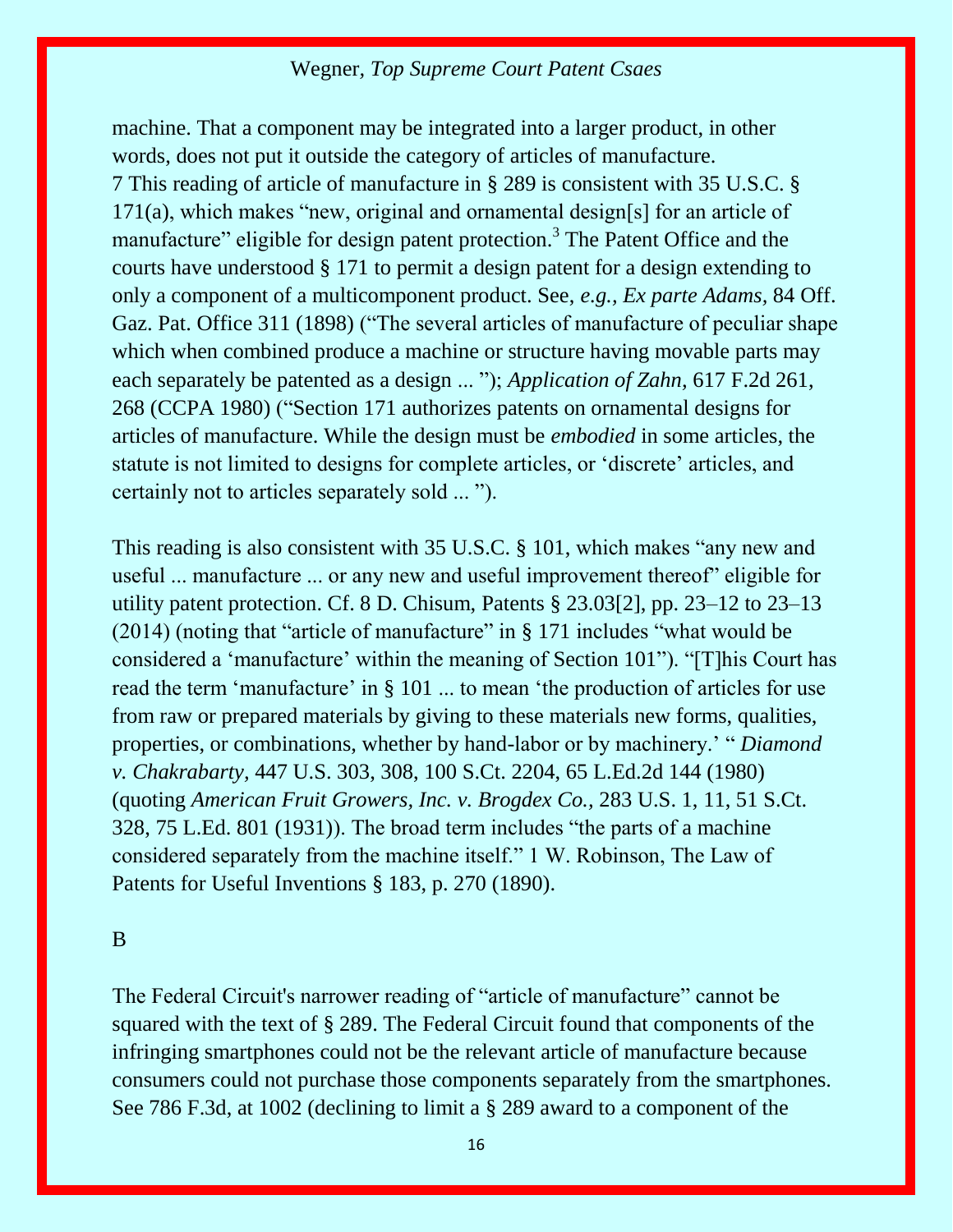smartphone because "[t]he innards of Samsung's smartphones were not sold separately from their shells as distinct articles of manufacture to ordinary purchasers"); see also *[Nordock, Inc. v. Systems Inc.,](https://1.next.westlaw.com/Link/Document/FullText?findType=Y&serNum=2037273571&pubNum=0000506&originatingDoc=I56816fcbbbbb11e6b73588f1a9cfce05&refType=RP&fi=co_pp_sp_506_1355&originationContext=document&transitionType=DocumentItem&contextData=(sc.Search)#co_pp_sp_506_1355)* 803 F.3d 1344, 1355 [\(C.A.Fed.2015\)](https://1.next.westlaw.com/Link/Document/FullText?findType=Y&serNum=2037273571&pubNum=0000506&originatingDoc=I56816fcbbbbb11e6b73588f1a9cfce05&refType=RP&fi=co_pp_sp_506_1355&originationContext=document&transitionType=DocumentItem&contextData=(sc.Search)#co_pp_sp_506_1355) (declining to limit a [§ 289](https://1.next.westlaw.com/Link/Document/FullText?findType=L&pubNum=1000546&cite=35USCAS289&originatingDoc=I56816fcbbbbb11e6b73588f1a9cfce05&refType=LQ&originationContext=document&transitionType=DocumentItem&contextData=(sc.Search)) award to a design for a " 'lip and hinge plate' " because it was "welded together" with a leveler and "there was no evidence" it was sold "separate[ly] from the leveler as a complete unit"). But, for the reasons given above, the term "article of manufacture" is broad enough to embrace both a product sold to a consumer and a component of that product, whether sold separately or not. Thus, reading "article of manufacture" in [§ 289](https://1.next.westlaw.com/Link/Document/FullText?findType=L&pubNum=1000546&cite=35USCAS289&originatingDoc=I56816fcbbbbb11e6b73588f1a9cfce05&refType=LQ&originationContext=document&transitionType=DocumentItem&contextData=(sc.Search)) to cover only an end product sold to a consumer gives too narrow a meaning to the phrase.

The parties ask us to go further and resolve whether, for each of the design patents at issue here, the relevant article of manufacture is the smartphone, or a particular smartphone component. Doing so would require us to set out a test for identifying the relevant article of manufacture at the first step of the [§ 289](https://1.next.westlaw.com/Link/Document/FullText?findType=L&pubNum=1000546&cite=35USCAS289&originatingDoc=I56816fcbbbbb11e6b73588f1a9cfce05&refType=LQ&originationContext=document&transitionType=DocumentItem&contextData=(sc.Search)) damages inquiry and to parse the record to apply that test in this case. The United States as *amicus curiae* suggested a test, see Brief for United States as *Amicus Curiae* 27–29, but Samsung and Apple did not brief the issue. We decline to lay out a test for the first step of the [§ 289](https://1.next.westlaw.com/Link/Document/FullText?findType=L&pubNum=1000546&cite=35USCAS289&originatingDoc=I56816fcbbbbb11e6b73588f1a9cfce05&refType=LQ&originationContext=document&transitionType=DocumentItem&contextData=(sc.Search)) damages inquiry in the absence of adequate briefing by the parties. Doing so is not necessary to resolve the question presented in this case, and the Federal Circuit may address any remaining issues on remand.

## III

The judgment of the United States Court of Appeals for the Federal Circuit is therefore reversed, and the case is remanded for further proceedings consistent with this opinion.

It is so ordered.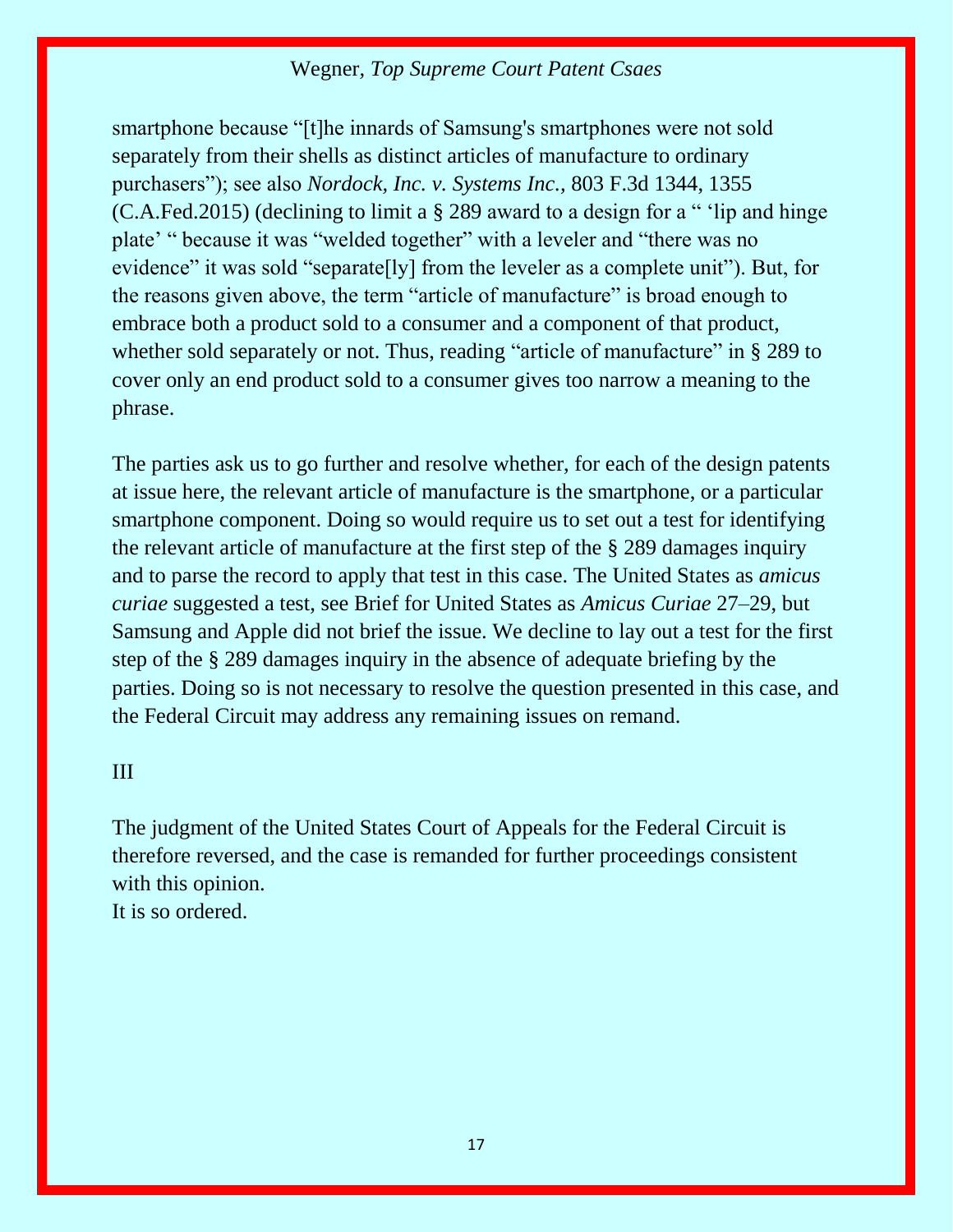*Merck & Cie v. Watson Laboratories, Inc***., No. 16-493 Secret sales as prior art (pre-AIA)**

#### *[SightSound Technologies, LLC v. Apple Inc.,](https://1.next.westlaw.com/Document/Ia2a2b5c1a3ad11e5a807ad48145ed9f1/View/FullText.html?listSource=Search&navigationPath=Search%2fv3%2fsearch%2fresults%2fnavigation%2fi0ad62aef00000158e9fa89e30a4d0617%3fNav%3dCASE%26fragmentIdentifier%3dIa2a2b5c1a3ad11e5a807ad48145ed9f1%26startIndex%3d1%26contextData%3d%2528sc.Search%2529%26transitionType%3dSearchItem&list=ALL&rank=1&listPageSource=33c74380bf41fc260ace13cccee4be4f&originationContext=docHeader&contextData=(sc.Search)&transitionType=Document&needToInjectTerms=False&enableBestPortion=True&docSource=06147756e7424505bb66eb784cc5691a)* **No. 16-483 CBM Due Process (Patent Denial on New Ground)**

In *[SightSound Technologies, LLC v. Apple Inc.](https://1.next.westlaw.com/Document/Ia2a2b5c1a3ad11e5a807ad48145ed9f1/View/FullText.html?listSource=Search&navigationPath=Search%2fv3%2fsearch%2fresults%2fnavigation%2fi0ad62aef00000158e9fa89e30a4d0617%3fNav%3dCASE%26fragmentIdentifier%3dIa2a2b5c1a3ad11e5a807ad48145ed9f1%26startIndex%3d1%26contextData%3d%2528sc.Search%2529%26transitionType%3dSearchItem&list=ALL&rank=1&listPageSource=33c74380bf41fc260ace13cccee4be4f&originationContext=docHeader&contextData=(sc.Search)&transitionType=Document&needToInjectTerms=False&enableBestPortion=True&docSource=06147756e7424505bb66eb784cc5691a)*, No. 16-483, *proceedings below,* 809 F.3d 1307, 1311-14 (Fed. Cir. 2015)(Dyk, J.), patentee questions a post-grant proceeding for a Covered Business Method (CBM) where the Board invalidated the patent on the basis of obviousness, where petitioner had challenged the patent on the basis of anticipation, and not obviousness.

**Status**: Response to the Petition is due December 14, 2016.

*Question Presented*: "In *Cuozzo Speed Technologies, LLC v. Lee,* 136 S. Ct. 2131 (2016), the Court held that the Leahy-Smith America Invents Act of 2011, Pub. L. No. 11229, 125 Stat. 284, in most instances precludes judicial review of the Patent Trial and Appeal Board's ("Board") decision to institute review of challenged patent claims. The Court emphasized, however, that "we do not categorically preclude review of a final decision where a petition fails to give 'sufficient notice' such that there is a due process problem with the entire proceeding, nor does our interpretation enable the agency to act outside its statutory limits…." *[Cuozzo,](https://1.next.westlaw.com/Link/Document/FullText?findType=Y&serNum=2039199307&pubNum=0000708&originatingDoc=I60016259925411e694bae40cad3637b1&refType=RP&fi=co_pp_sp_708_2141&originationContext=document&transitionType=DocumentItem&contextData=(sc.Search)#co_pp_sp_708_2141)* 136 [S. Ct. at 2141.](https://1.next.westlaw.com/Link/Document/FullText?findType=Y&serNum=2039199307&pubNum=0000708&originatingDoc=I60016259925411e694bae40cad3637b1&refType=RP&fi=co_pp_sp_708_2141&originationContext=document&transitionType=DocumentItem&contextData=(sc.Search)#co_pp_sp_708_2141) The Court reasoned that any such errors would, like other final agency actions, remain subject to review under the Administrative Procedure Act. *Id.* [at 2142.](https://1.next.westlaw.com/Link/Document/FullText?findType=Y&serNum=2039199307&pubNum=0000708&originatingDoc=I60016259925411e694bae40cad3637b1&refType=RP&fi=co_pp_sp_708_2142&originationContext=document&transitionType=DocumentItem&contextData=(sc.Search)#co_pp_sp_708_2142)

"Notwithstanding this Court's admonition in *Cuozzo,* the Federal Circuit has imposed a categorical ban on review of the Board's decision to initiate review - in the present case, refusing post-*Cuozzo* to examine whether the Board provided the patent owner with "sufficient notice" of the assertions levied against its patents, or whether the Board is acting in an arbitrary and capricious manner in disregarding its own regulations in moving forward with review on a ground never asserted by any party. The result here is that patents were improperly invalidated without fair notice on a basis the party challenging the patent did not even deem worthy of advancing. This is the case contemplated in *Cuozzo*: a due process violation that requires judicial review.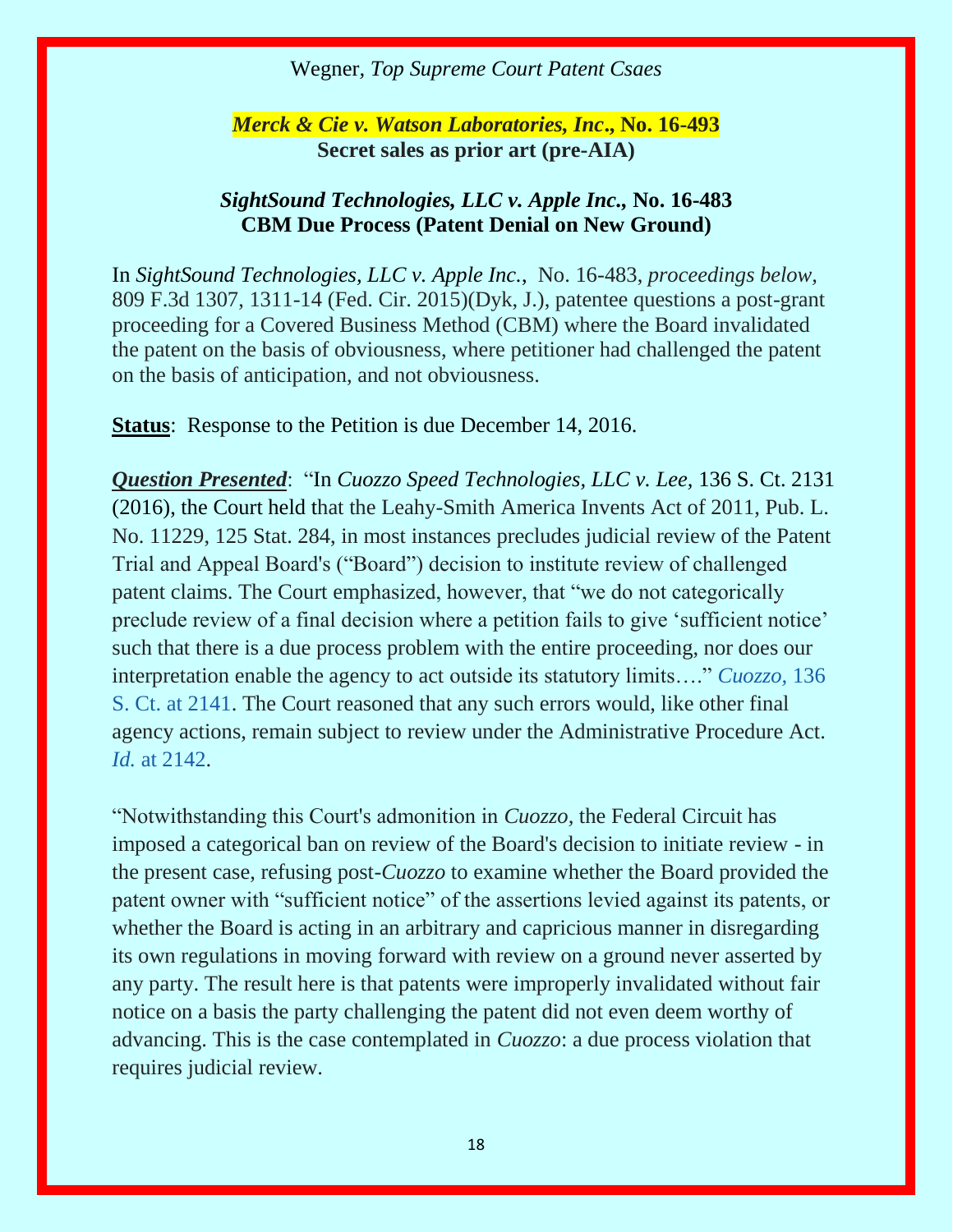"The question presented is: When does "a petition fail[ ] to give 'sufficient notice' such that there is a due process problem with the entire proceeding," and what constitutes the Board "act[ing] outside its statutory limits," to permit judicial review the Board's decisions under *Cuozzo*?"

#### **From the Opinion Below (809 F.3d at 1311-14 (Fed. Cir. 2015)(Dyk, J.)):**

**"**Although Apple's petitions included the grounds on which the PTO instituted review with respect to anticipation and alleged facts to support obviousness, the petitions did not specifically allege obviousness over CompuSonics. The Board nonetheless held that it was appropriate to initiate review on obviousness grounds: "[I]n addition to Petitioner's asserted ground of anticipation ... we exercise our discretion to institute a covered business method review ... on the ground of unpatentability over the CompuSonics publications under [35 U.S.C. §](https://1.next.westlaw.com/Link/Document/FullText?findType=L&pubNum=1000546&cite=35USCAS103&originatingDoc=Ia2a2b5c1a3ad11e5a807ad48145ed9f1&refType=LQ&originationContext=document&transitionType=DocumentItem&contextData=(sc.Search)) 103(a)." J.A. 571.

During the CBM proceedings SightSound argued that it had been deprived of a fair opportunity to respond to the obviousness grounds on which the CBM review had been instituted. The Board granted SightSound additional time for argument and authorized it to file sur-replies and new declaration testimony on the issue of obviousness, "to ensure that Patent Owner has a full and fair opportunity to be heard on the issue of obviousness." J.A. 709, 1003.

\* \* \*

\* \* \*

#### **Discussion**

SightSound contends that we should set aside the final decision because the proceedings were improperly initiated since Apple did not explicitly raise the issue of obviousness in its petitions. [SightSound relies on [35 U.S.C. § 322\(a\)\(3\),](https://1.next.westlaw.com/Link/Document/FullText?findType=L&pubNum=1000546&cite=35USCAS322&originatingDoc=Ia2a2b5c1a3ad11e5a807ad48145ed9f1&refType=RB&originationContext=document&transitionType=DocumentItem&contextData=(sc.Search)#co_pp_28cc0000ccca6) which requires that a petition must recite "in writing and with particularity, each claim challenged, the grounds on which the challenge to each claim is based, and the evidence that supports the grounds for the challenge to each claim," and [37 C.F.R.](https://1.next.westlaw.com/Link/Document/FullText?findType=L&pubNum=1000547&cite=37CFRS42.204&originatingDoc=Ia2a2b5c1a3ad11e5a807ad48145ed9f1&refType=RB&originationContext=document&transitionType=DocumentItem&contextData=(sc.Search)#co_pp_a83b000018c76)  [§ 42.204\(b\)](https://1.next.westlaw.com/Link/Document/FullText?findType=L&pubNum=1000547&cite=37CFRS42.204&originatingDoc=Ia2a2b5c1a3ad11e5a807ad48145ed9f1&refType=RB&originationContext=document&transitionType=DocumentItem&contextData=(sc.Search)#co_pp_a83b000018c76), which requires a petition to include the "specific statutory grounds ... on which the challenge to [each] claim is based."]<sup>1</sup> The Board rejected this

<sup>1</sup> Text in brackets is footnote 3 from the original document.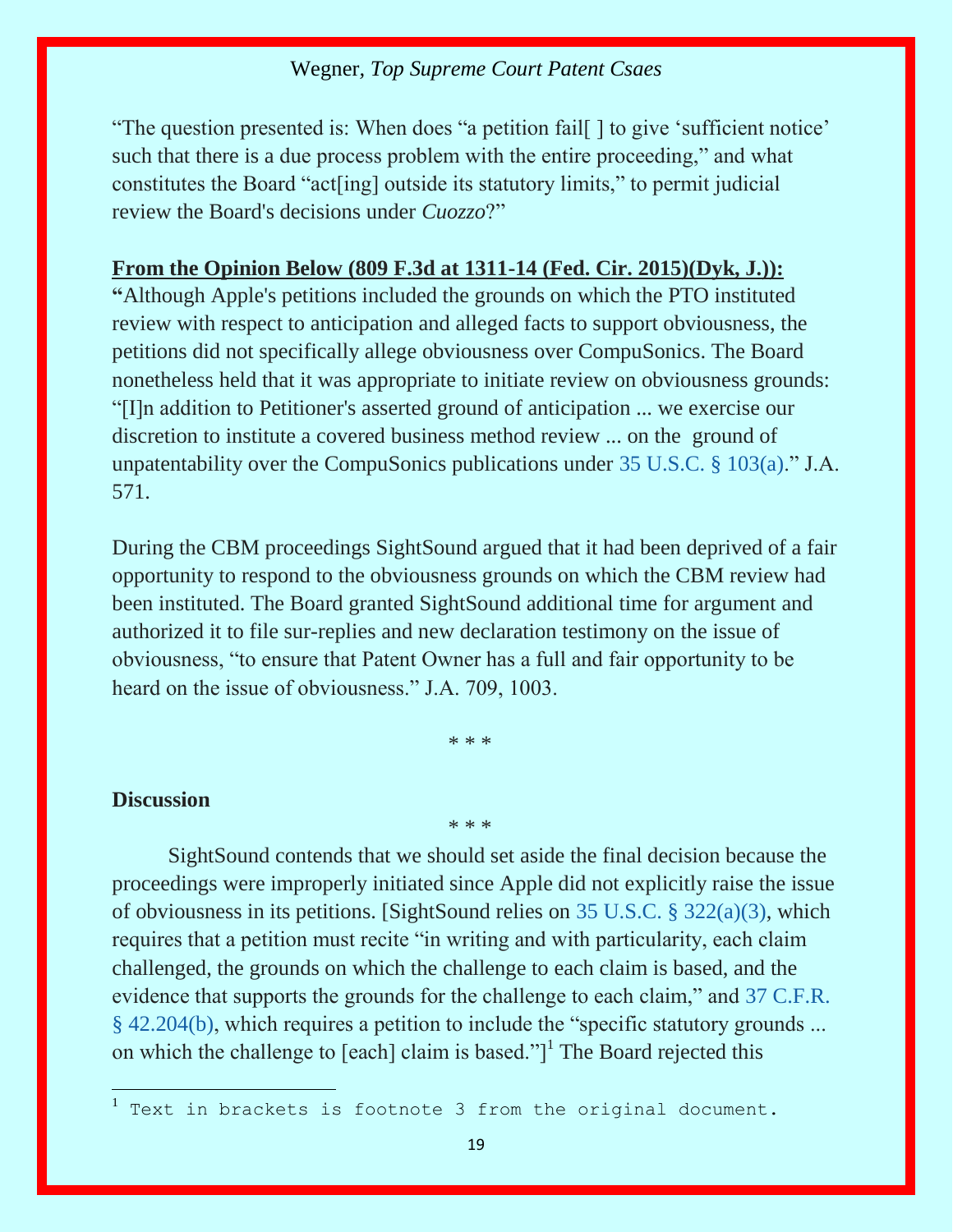argument, explaining that Apple's petitions supported review for obviousness because they explained in detail how the CompuSonics disclosures "teach every limitation of the claims ... and describe similar features and relate to each other." J.A. 26. Because the CompuSonics references described various advantages of a system that would enable electronic music processing, "the references themselves demonstrate that a person of ordinary skill in the art would have been led to create a system for users to purchase and download music." *Id.* at 40. The PTO and Apple argue that the statute and our prior decision in *[In re Cuozzo Speed Technologies.,](https://1.next.westlaw.com/Link/Document/FullText?findType=Y&serNum=2036640877&pubNum=0000506&originatingDoc=Ia2a2b5c1a3ad11e5a807ad48145ed9f1&refType=RP&fi=co_pp_sp_506_1268&originationContext=document&transitionType=DocumentItem&contextData=(sc.Search)#co_pp_sp_506_1268)* [793 F.3d at 1268,](https://1.next.westlaw.com/Link/Document/FullText?findType=Y&serNum=2036640877&pubNum=0000506&originatingDoc=Ia2a2b5c1a3ad11e5a807ad48145ed9f1&refType=RP&fi=co_pp_sp_506_1268&originationContext=document&transitionType=DocumentItem&contextData=(sc.Search)#co_pp_sp_506_1268) bars this Court from reviewing whether the Board properly initiated review when obviousness was not explicitly raised in the petitions. We agree.

\* \* \*

\*\*\* SightSound argues that the Board erred in considering obviousness because Apple failed to include such argument in its petitions. As in *Cuozzo,* the statute does not limit the Board's authority at the final decision stage to grounds alleged in the CBM petitions. The reasoning of *Cuozzo* and *Achates* applies not only to § [314\(d\),](https://1.next.westlaw.com/Link/Document/FullText?findType=L&pubNum=1000546&cite=35USCAS314&originatingDoc=Ia2a2b5c1a3ad11e5a807ad48145ed9f1&refType=RB&originationContext=document&transitionType=DocumentItem&contextData=(sc.Search)#co_pp_5ba1000067d06) involved in *Cuozzo* and *Achates,* but also to [§ 324\(e\),](https://1.next.westlaw.com/Link/Document/FullText?findType=L&pubNum=1000546&cite=35USCAS324&originatingDoc=Ia2a2b5c1a3ad11e5a807ad48145ed9f1&refType=RB&originationContext=document&transitionType=DocumentItem&contextData=(sc.Search)#co_pp_7fdd00001ca15) the identical provision applicable to CBM review. SightSound argues that the "under this section" language in [§ 324\(e\)](https://1.next.westlaw.com/Link/Document/FullText?findType=L&pubNum=1000546&cite=35USCAS324&originatingDoc=Ia2a2b5c1a3ad11e5a807ad48145ed9f1&refType=RB&originationContext=document&transitionType=DocumentItem&contextData=(sc.Search)#co_pp_7fdd00001ca15) only bars review of challenges to institution decisions based on the grounds specified in [§ 324\(a\)](https://1.next.westlaw.com/Link/Document/FullText?findType=L&pubNum=1000546&cite=35USCAS324&originatingDoc=Ia2a2b5c1a3ad11e5a807ad48145ed9f1&refType=RB&originationContext=document&transitionType=DocumentItem&contextData=(sc.Search)#co_pp_8b3b0000958a4) and [\(b\).](https://1.next.westlaw.com/Link/Document/FullText?findType=L&pubNum=1000546&cite=35USCAS324&originatingDoc=Ia2a2b5c1a3ad11e5a807ad48145ed9f1&refType=RB&originationContext=document&transitionType=DocumentItem&contextData=(sc.Search)#co_pp_a83b000018c76) We reject this argument. [Section 324\(e\)](https://1.next.westlaw.com/Link/Document/FullText?findType=L&pubNum=1000546&cite=35USCAS324&originatingDoc=Ia2a2b5c1a3ad11e5a807ad48145ed9f1&refType=RB&originationContext=document&transitionType=DocumentItem&contextData=(sc.Search)#co_pp_7fdd00001ca15) bars review of any institution decision. *Cuozzo* and Achates control, and the challenge is therefore barred by [§ 324.](https://1.next.westlaw.com/Link/Document/FullText?findType=L&pubNum=1000546&cite=35USCAS324&originatingDoc=Ia2a2b5c1a3ad11e5a807ad48145ed9f1&refType=LQ&originationContext=document&transitionType=DocumentItem&contextData=(sc.Search))<sup>[4](https://1.next.westlaw.com/Document/Ia2a2b5c1a3ad11e5a807ad48145ed9f1/View/FullText.html?navigationPath=Search%2Fv3%2Fsearch%2Fresults%2Fnavigation%2Fi0ad62aef00000158e9fa89e30a4d0617%3FNav%3DCASE%26fragmentIdentifier%3DIa2a2b5c1a3ad11e5a807ad48145ed9f1%26startIndex%3D1%26contextData%3D%2528sc.Search%2529%26transitionType%3DSearchItem&listSource=Search&listPageSource=33c74380bf41fc260ace13cccee4be4f&list=ALL&rank=1&grading=na&sessionScopeId=b6e989c3134646e0185ac7b3f441341d00c59646a79f9ddc58d5201cc8288276&originationContext=Search%20Result&transitionType=SearchItem&contextData=%28sc.Search%29#co_footnote_B00442037815067)</sup> We also see no basis for mandamus relief on the Board's initiation decision, because "the situation here is far from satisfying the clear-and-indisputable requirement for mandamus." *Cuozzo,* [793 F.3d at 1275.](https://1.next.westlaw.com/Link/Document/FullText?findType=Y&serNum=2036640877&pubNum=0000506&originatingDoc=Ia2a2b5c1a3ad11e5a807ad48145ed9f1&refType=RP&fi=co_pp_sp_506_1275&originationContext=document&transitionType=DocumentItem&contextData=(sc.Search)#co_pp_sp_506_1275)

 $* * * "$ 

20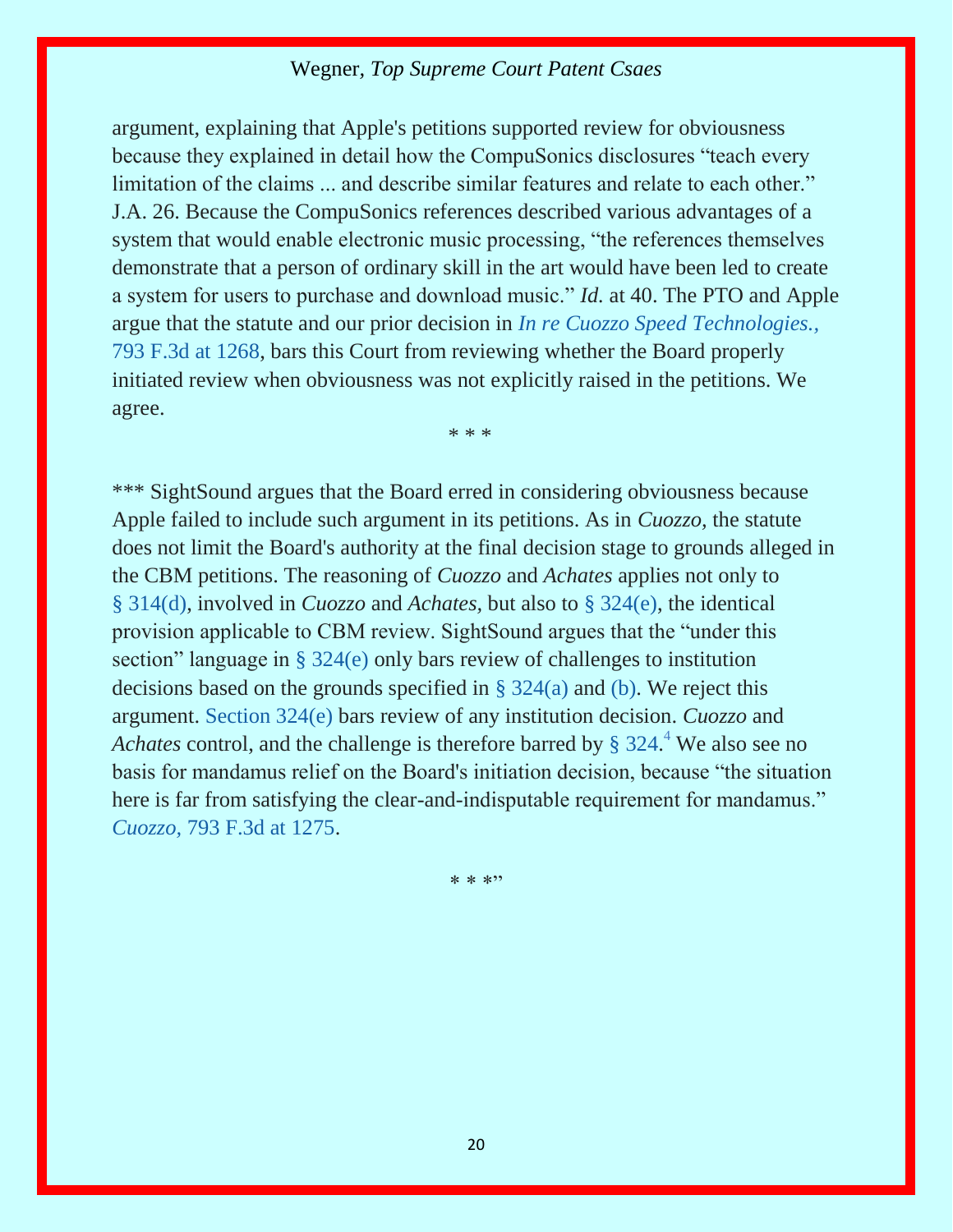# **AT THE FEDERAL CIRCUIT**

#### *Duke University v. Biomarin Pharmaceutical***: IPR Procedures, No. 16-1106 Inter Partes Review**

In *Duke University v. Biomarin Pharmaceutical Inc*., Fed. Cir. App. 16-1106, patentee-licensor Duke challenges an invalidity ruling in an Inter Partes Review which focuses upon a variety of issues which manifest the complexities of this type of proceeding.

*Status*: Federal Circuit argument February 10, 2017

*Patentee-licensor appellant Duke summarizes its argument as follows*: "This appeal involves an IPR that went seriously awry. The '712 patent, which is the subject of this appeal, describes and claims the first method for successfully treating a fatal disorder known as Pompe disease or GSD-II, using hGAA derived from CHO cell cultures. Duke University, which owns the '712 patent, appeals from a determination in an IPR that various claims of the '712 patent are anticipated and/or obvious.

"The supposedly anticipating reference (van Bree '410) does not disclose all limitations of any claim of the '712 patent, expressly or inherently. The Petitioner, BioMarin, conceded this by leaving blank spaces in its claim chart for where van Bree '410 supposedly discloses three limitations of the independent claims. BioMarin argued instead that a key limitation (administering hGAA 'produced in [CHO] cell cultures') should be disregarded on the theory (which the Board correctly rejected) that this is a product-by-process limitation. Moreover, BioMarin's experts, by their own admission, did not offer any opinions on whether van Bree '410 anticipates any claim. Despite the absence of evidence, the Board held that BioMarin had met its burden of proof on anticipation. We are not aware of any decision upholding a finding of anticipation on a record that is so lacking in evidentiary support.

\* \* \*

"On obviousness, BioMarin's experts, by their own admission, did not offer any opinions on whether a person of ordinary skill would have had a reason to combine Reuser '771 and Van Hove 1997, or whether that combination would have rendered the claimed subject matter obvious. Moreover, that combination would not have given a person of ordinary skill a reasonable expectation of finding a solution that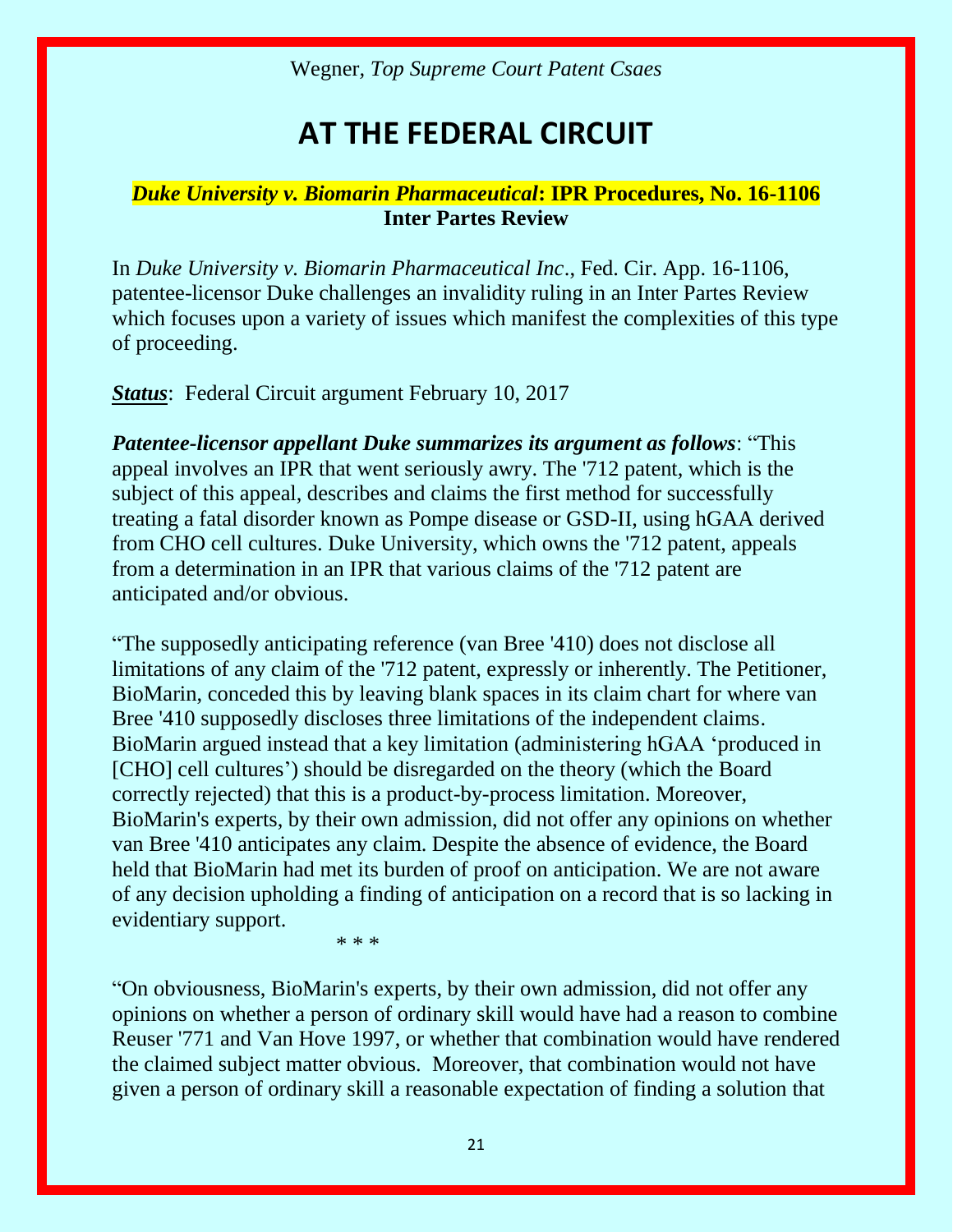had eluded brilliant scientists for decades, i.e., finding an effective treatment for a previously untreatable fatal disease. The Board's obviousness ruling is not supported by substantial evidence. Again, we are not aware of any case upholding a finding of invalidity on a record so lacking in evidentiary support.

\* \* \*

"Judge Bonilla disagreed and dissented-in-part. In her dissent, she correctly described the majority's conclusion as supported only by 'conclusory' and 'cursory' assertions. That is not substantial evidence. The Board's ruling on claim 19 should be reversed for the reasons stated in Judge Bonilla's dissent."

*The Government in its brief restates the issue as follows*: "A party to an administrative adjudication receives due process when the party receives notice and an opportunity to be heard. Here, the Board found [Duke licensee] Genzyme's claimed inventions unpatentable based on evidence that [patent challenger] BioMarin offered with its petitions for inter partes review and developed through the trial phase. Genzyme had the opportunity to rebut that evidence by conducting discovery, filing preliminary and post-institution responses, and presenting oral argument. Did Genzyme receive due process?"

*Appellee-Patentee's Acceptance of the Issue*: Oddly, the patent challengerappellee does not disagree with the statement of the issue whether presented by appellant or the government (or, at least, does not offer it's own counterstatement of the issues). Instead, the patent challenger-appellee presents a unique *Counterstatement of the Case and Facts***":** " \*\*\* The Petition [for IPR review] was supported by two expert declarations, prior art that provided the state of the art as of July 18, 2000 and specific grounds under which the challenged claims were invalid. The Board evaluated the record and held that van Bree '410 anticipates claims 1-9, 12, 15, and 18-21 of the '712 patent and that claims 1-9, 11, 12, 15, and 18-21 would have been obvious over Reuser '771 in view of Van Hove 1997, and van der Ploeg, Bembi, and/or Brady. The Board's findings were the only reasonable conclusions based on the asserted grounds, state of the art, and record evidence." (record citations omitted).

*Appellant's Says that Biomarin Waived a Critical Argument: "*In the IPR, BioMarin did not oppose Duke's construction of 'precursor' and it 'd[id] not propos[e] an alternative claim construction.' Having acquiesced in Duke's construction in the IPR, BioMarin waived any challenge to that construction and is barred from arguing on appeal that that construction is not supported by the